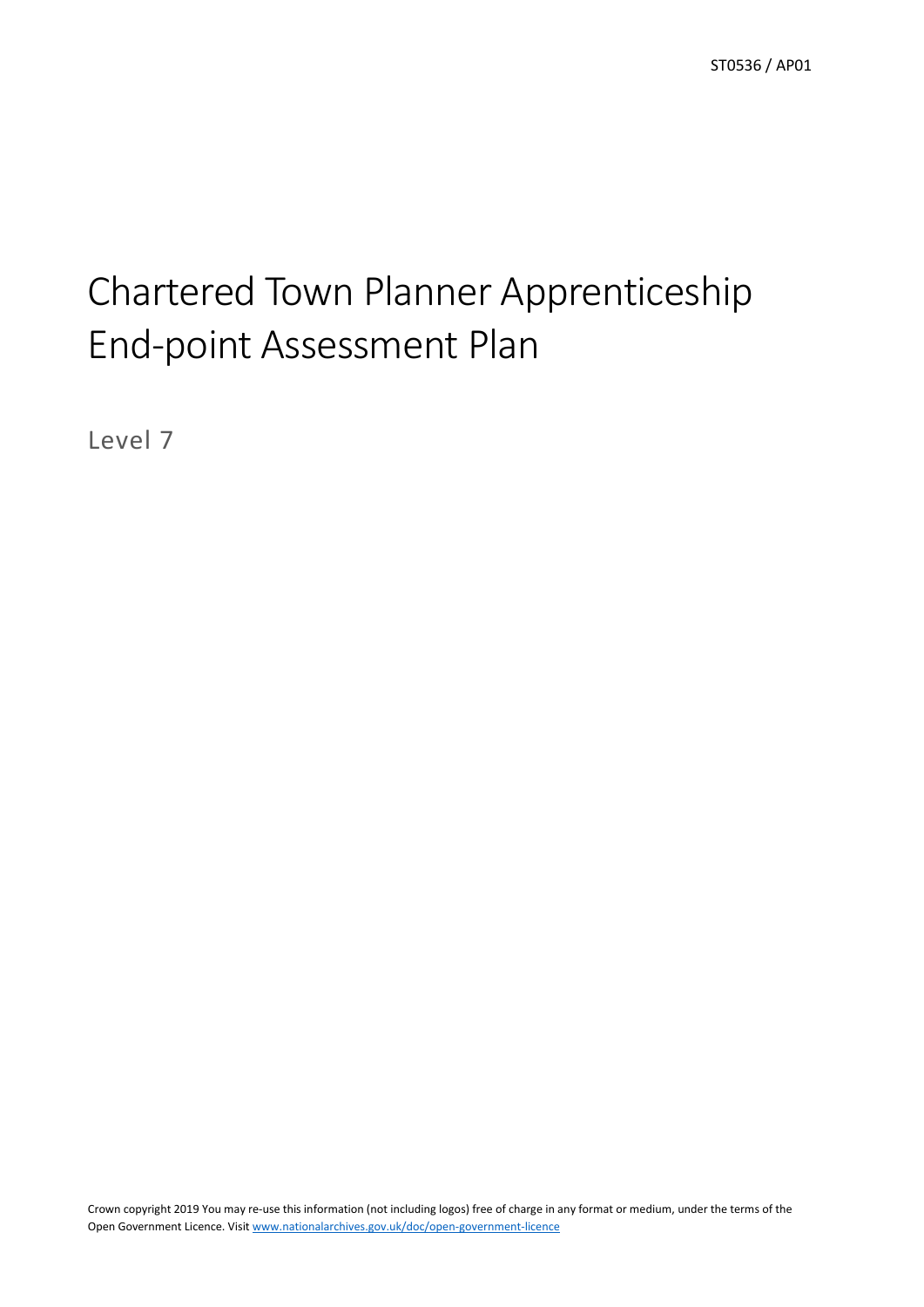$\mathbf 1$ 

# Contents

| Method 2 - Assessment of Professional Competence (APC) written assignment 13  |  |
|-------------------------------------------------------------------------------|--|
|                                                                               |  |
|                                                                               |  |
| Requirements for submission of the Practical Experience Statement (PES)14     |  |
| Requirements for submission of the Professional Competence Statement (PCS) 14 |  |
|                                                                               |  |
|                                                                               |  |
| Requirements for submission of the Professional Development Plan (PDP) 16     |  |
|                                                                               |  |
|                                                                               |  |
|                                                                               |  |
|                                                                               |  |
|                                                                               |  |
|                                                                               |  |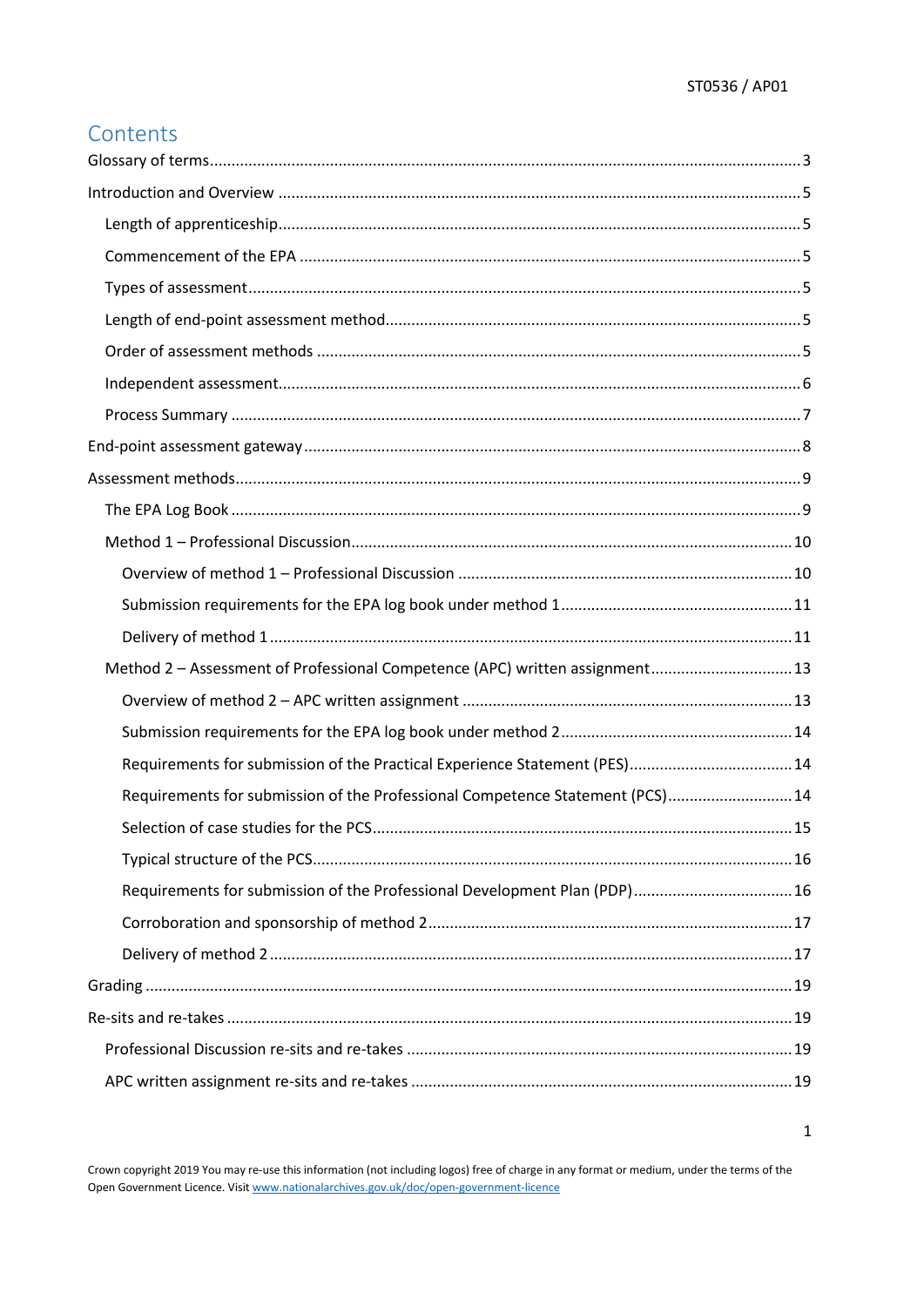| ANNEX A - Knowledge, Skills and Behaviours to be assessed by each assessment method 29 |  |
|----------------------------------------------------------------------------------------|--|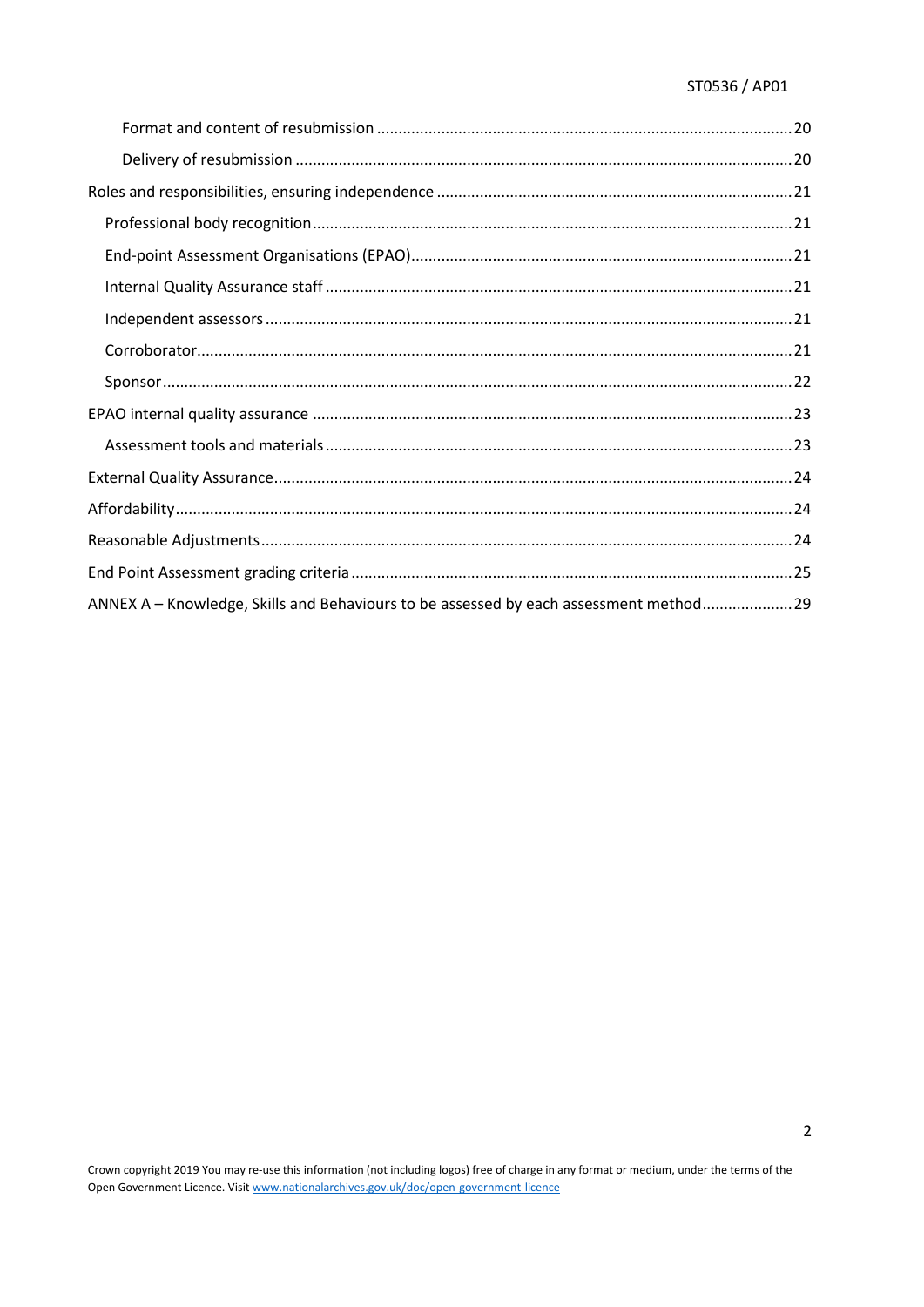# <span id="page-3-0"></span>Glossary of terms

| Professional Discussion -<br>Method 1                                           | This end point assessment method is an interview<br>undertaken by an independent assessor, underpinned by<br>a log book.                                                                                                                                                                                                                                                                               |
|---------------------------------------------------------------------------------|--------------------------------------------------------------------------------------------------------------------------------------------------------------------------------------------------------------------------------------------------------------------------------------------------------------------------------------------------------------------------------------------------------|
| Assessment of Professional<br>Competence (APC) written<br>assignment - Method 2 | This end point assessment method is a project-based<br>portfolio of evidence reviewed by two independent<br>assessors. The written assignment includes a Practical<br><b>Experience Statement, Professional Competence</b><br>Statement (using 1-3 case studies), Professional<br>Development Plan. The written assignment is supported<br>by the log book.                                            |
| <b>Practical Experience Statement</b><br>(PES)                                  | The PES is the first element of the APC (method 2). The<br>PES is used to assess whether the apprentice has<br>undertaken sufficient relevant practical experience of<br>planning policy and practice, preparation of plans and/or<br>plan implementation. This is corroborated by the<br>employer and assessed by the independent assessors.                                                          |
| <b>Professional Competence</b><br>Statement (PCS)                               | The PCS is the second element of the APC (method 2).<br>The PCS is an analytical and reflective statement which<br>uses 1-3 case studies to assess the apprentice's<br>competence against a set list of knowledge, skills and<br>behaviours. This is corroborated by the employer and<br>assessed by the independent assessors.                                                                        |
| Case study                                                                      | Case studies are used to demonstrate the apprentice's<br>competence and form the basis of the PCS. They must<br>be undertaken post-gateway.                                                                                                                                                                                                                                                            |
| Professional Development Plan<br>(PDP)                                          | The PDP is the third element of the APC (method 2). The<br>PDP is a forward-looking plan demonstrating the<br>apprentice's behaviour as a reflective practitioner.                                                                                                                                                                                                                                     |
| Log book                                                                        | The log book is a record of professional work experience<br>completed by the apprentice throughout their<br>apprenticeship (both pre- and post-gateway). It forms a<br>fundamental part of the learning and reflection for the<br>apprentice's competence as a professional planner. The<br>log book is therefore a supporting document used to<br>understand the background and context to statements |

Crown copyright 2019 You may re-use this information (not including logos) free of charge in any format or medium, under the terms of the Open Government Licence. Visit [www.nationalarchives.gov.uk/doc/open-government-licence](http://www.nationalarchives.gov.uk/doc/open-government-licence)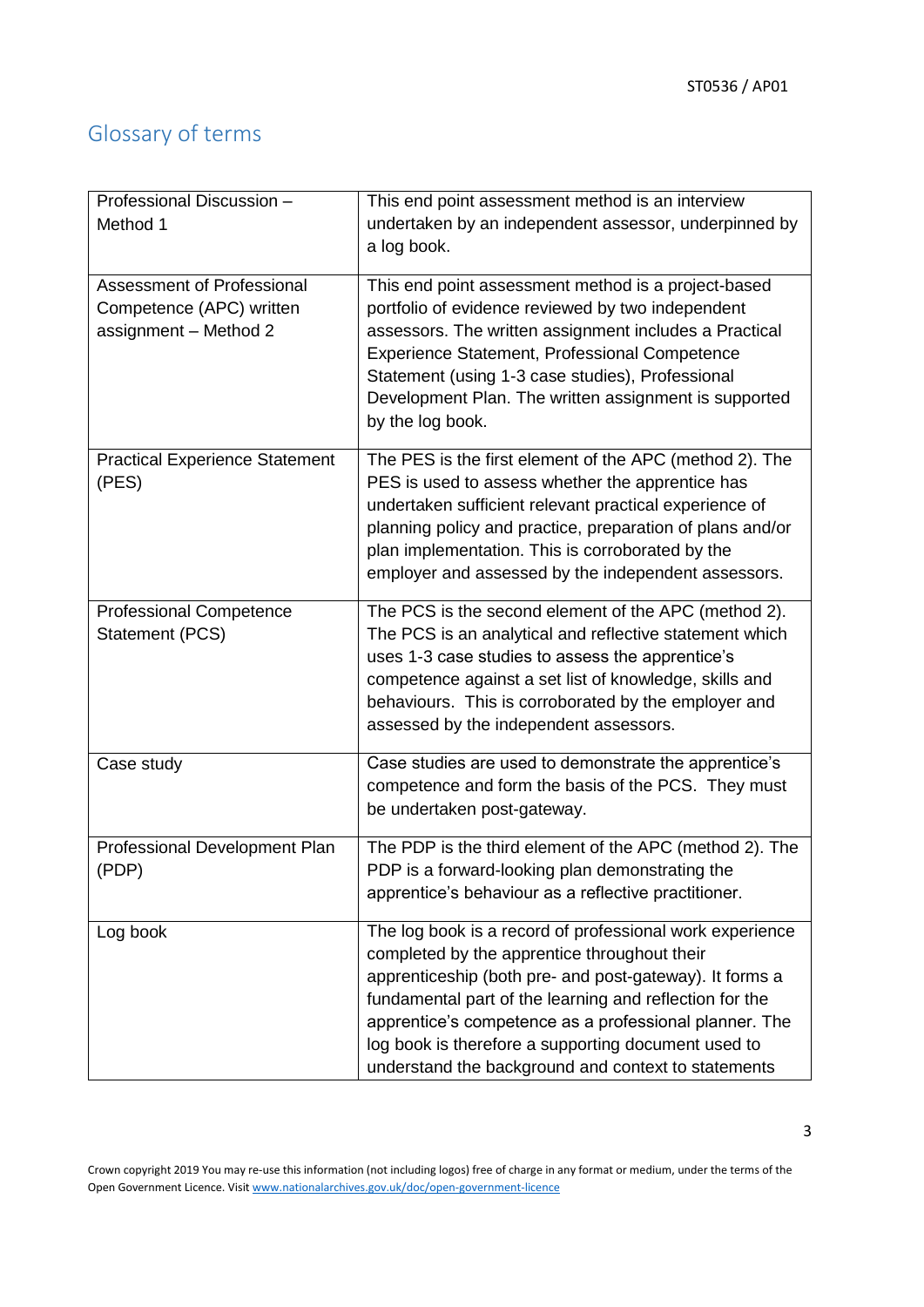|                                        | made by the apprentice within the EPA and is not<br>formally assessed. This is corroborated by the employer.                                                                                                                                                                                                                                                     |
|----------------------------------------|------------------------------------------------------------------------------------------------------------------------------------------------------------------------------------------------------------------------------------------------------------------------------------------------------------------------------------------------------------------|
| Supplementary statement                | In instances where an apprentice is unsuccessful on<br>three or fewer grading criteria assessed under method 2,<br>a supplementary statement would be requested by an<br>independent assessor as part of the re-sit undertaken by<br>the apprentice. A supplementary statement will be<br>between 400-1000 words in accordance with guidance<br>set by the EPAO. |
| <b>RTPI accredited Planning School</b> | A Higher Education Institution providing town planning<br>qualifications that are accredited by the Royal Town<br>Planning Institute under its Royal Charter objectives to<br>further the education of persons entering the planning<br>profession and devise standards of knowledge and skill<br>for persons seeking to engage professionally in planning.      |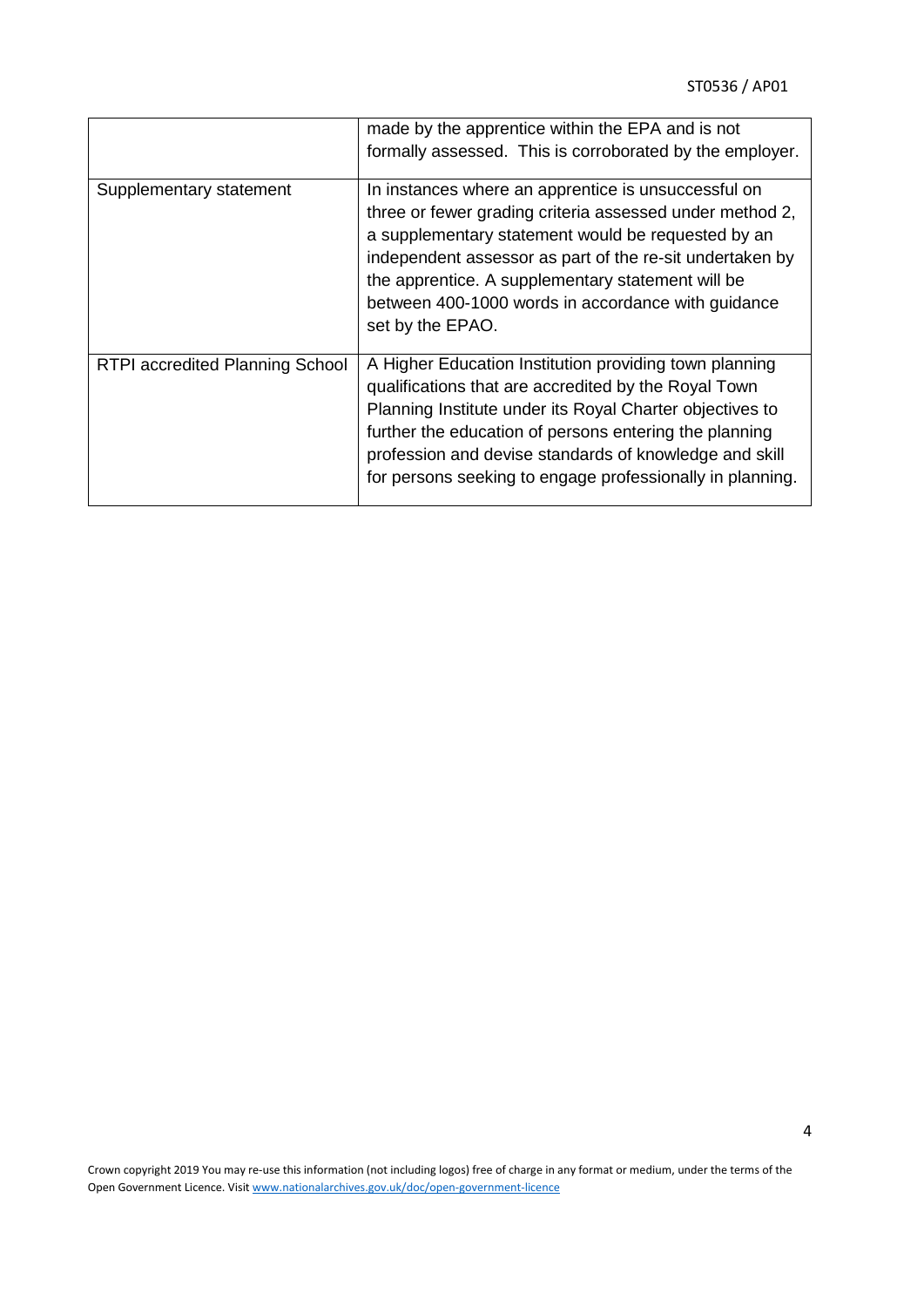# <span id="page-5-0"></span>Introduction and Overview

This document sets out the requirements for end-point assessment (EPA) for the Chartered Town Planner Apprenticeship Standard (the Standard). This EPA Plan is for use by the End Point Assessment Organisation (EPAO). It will be of interest to apprentices, employers and Higher Education Institutions.

The Standard is mapped against the current RTPI competencies. Successful completion of the EPA demonstrates that the apprentice satisfies the occupational and professional requirements for Chartered membership of the RTPI and has the knowledge, skills and behaviours to work competently as a Chartered Town Planner.

#### <span id="page-5-1"></span>Length of apprenticeship

Full time apprentices will typically spend up to 60 months on-programme with a minimum of 20% off-the-job training.

#### <span id="page-5-2"></span>Commencement of the EPA

The EPA period will only start, and the EPA be arranged, once the employer is satisfied that the apprentice is consistently working at, or above, the level of occupational competency as set out in the occupational standard and all of the pre-requisite gateway requirements for EPA have been met and evidenced to the EPAO.

#### <span id="page-5-3"></span>Types of assessment

The EPA consists of two distinct assessment methods, supported by a log book undertaken by the apprentice throughout the apprenticeship:

Method 1 – Professional Discussion.

Method 2 – Assessment of Professional Competence (APC) written assignment, consisting of three elements:

- a Practical Experience Statement:
- a Professional Competence Statement; and
- a Professional Development Plan.

#### <span id="page-5-4"></span>Length of end-point assessment method

The EPA should be completed within 12 months of passing through the gateway 12 months is available to facilitate re-sits and re-takes.

#### <span id="page-5-5"></span>Order of assessment methods

Method 1 must be completed, assessed, moderated and passed before the apprentice can submit method 2.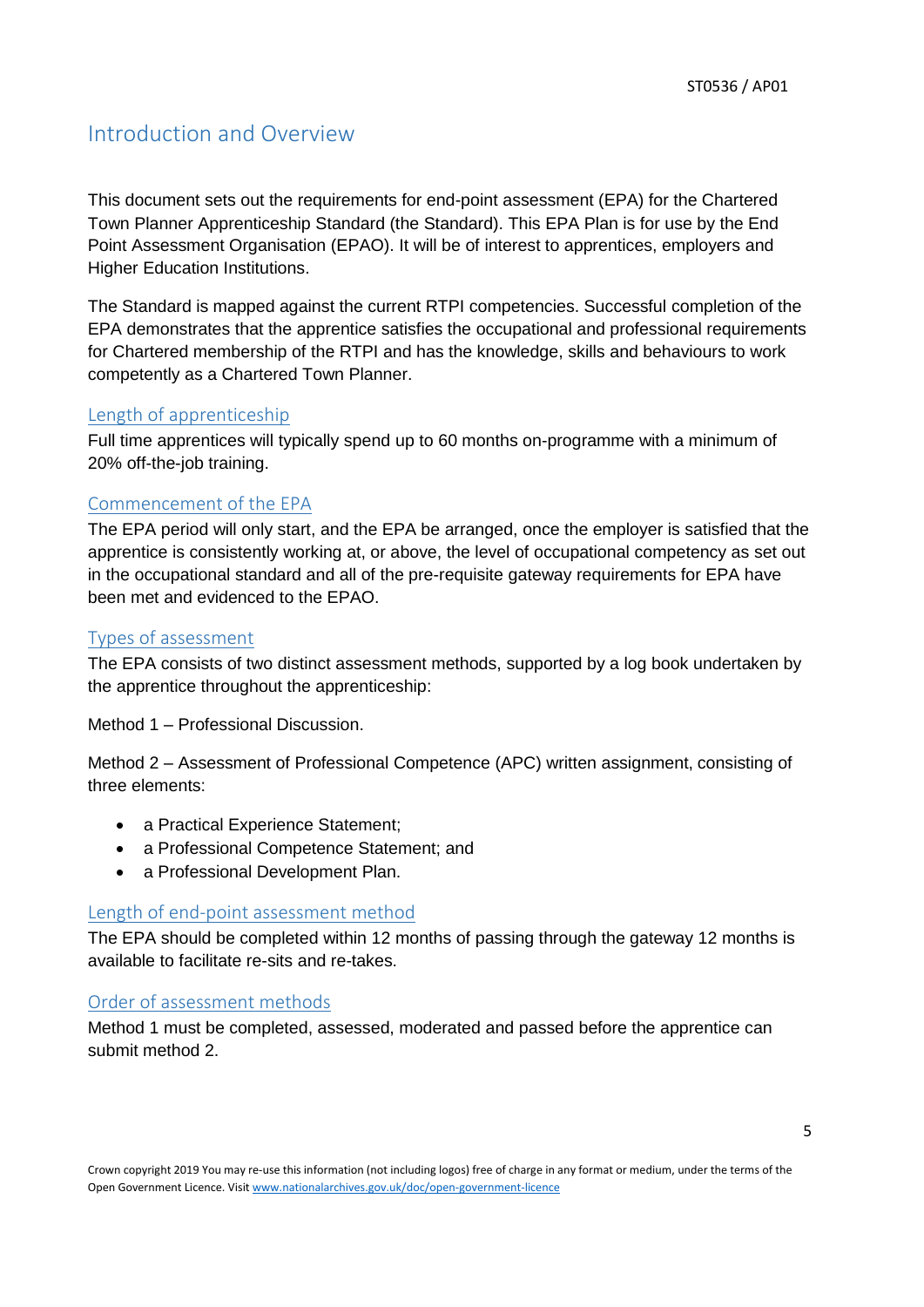#### <span id="page-6-0"></span>Independent assessment

One independent assessor will assess the Professional Discussion and two independent assessors will assess the APC written assignment. The independent assessors will be chosen to ensure there is a balance of experience across sectors available for each EPA, fairness and diversity, and for quality assurance and moderation purposes.

Crown copyright 2019 You may re-use this information (not including logos) free of charge in any format or medium, under the terms of the Open Government Licence. Visit [www.nationalarchives.gov.uk/doc/open-government-licence](http://www.nationalarchives.gov.uk/doc/open-government-licence)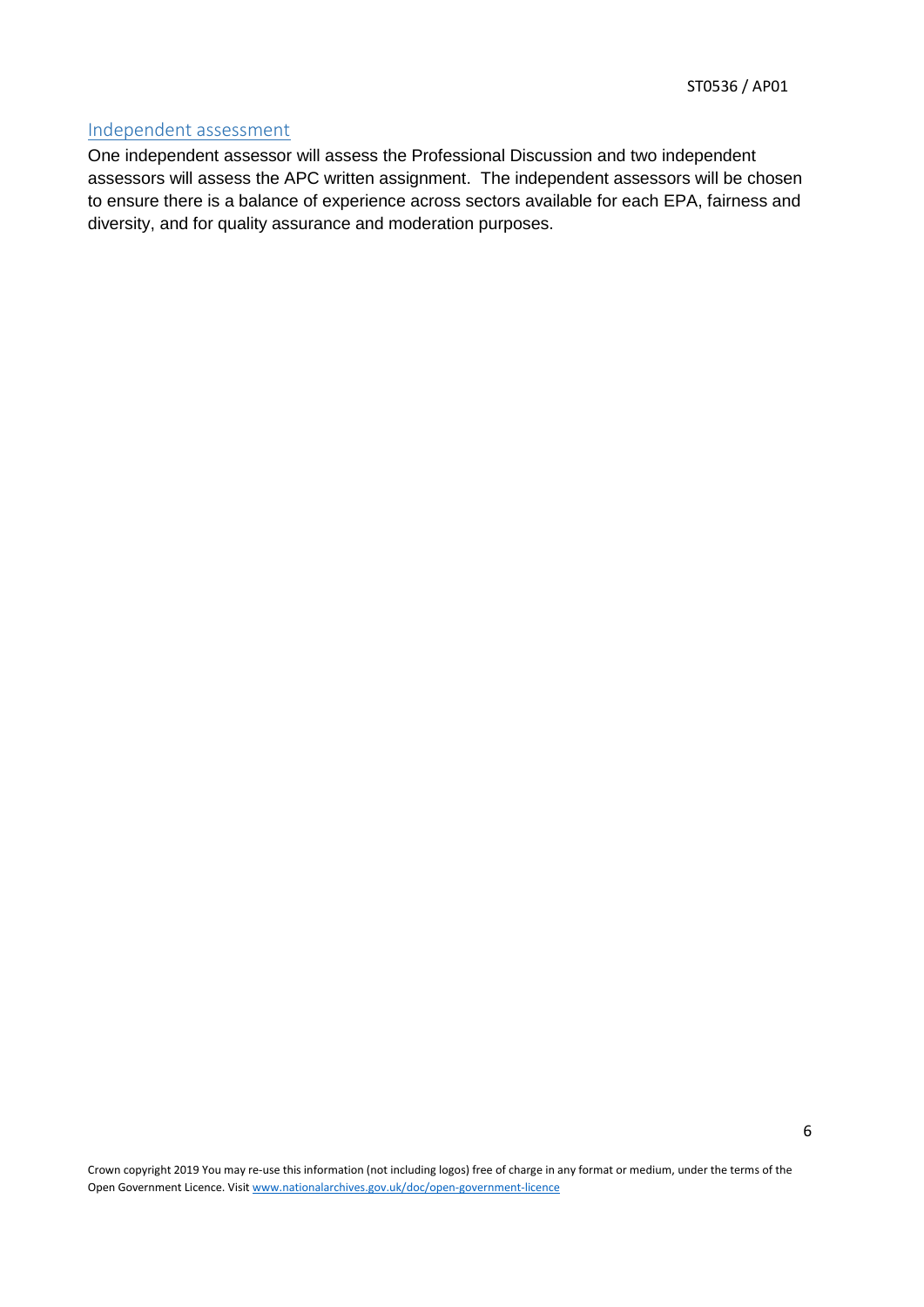#### <span id="page-7-0"></span>Process Summary

*Figure 1 - Typical Chartered Town Planner Apprenticeship process*



Crown copyright 2019 You may re-use this information (not including logos) free of charge in any format or medium, under the terms of the Open Government Licence. Visit [www.nationalarchives.gov.uk/doc/open-government-licence](http://www.nationalarchives.gov.uk/doc/open-government-licence)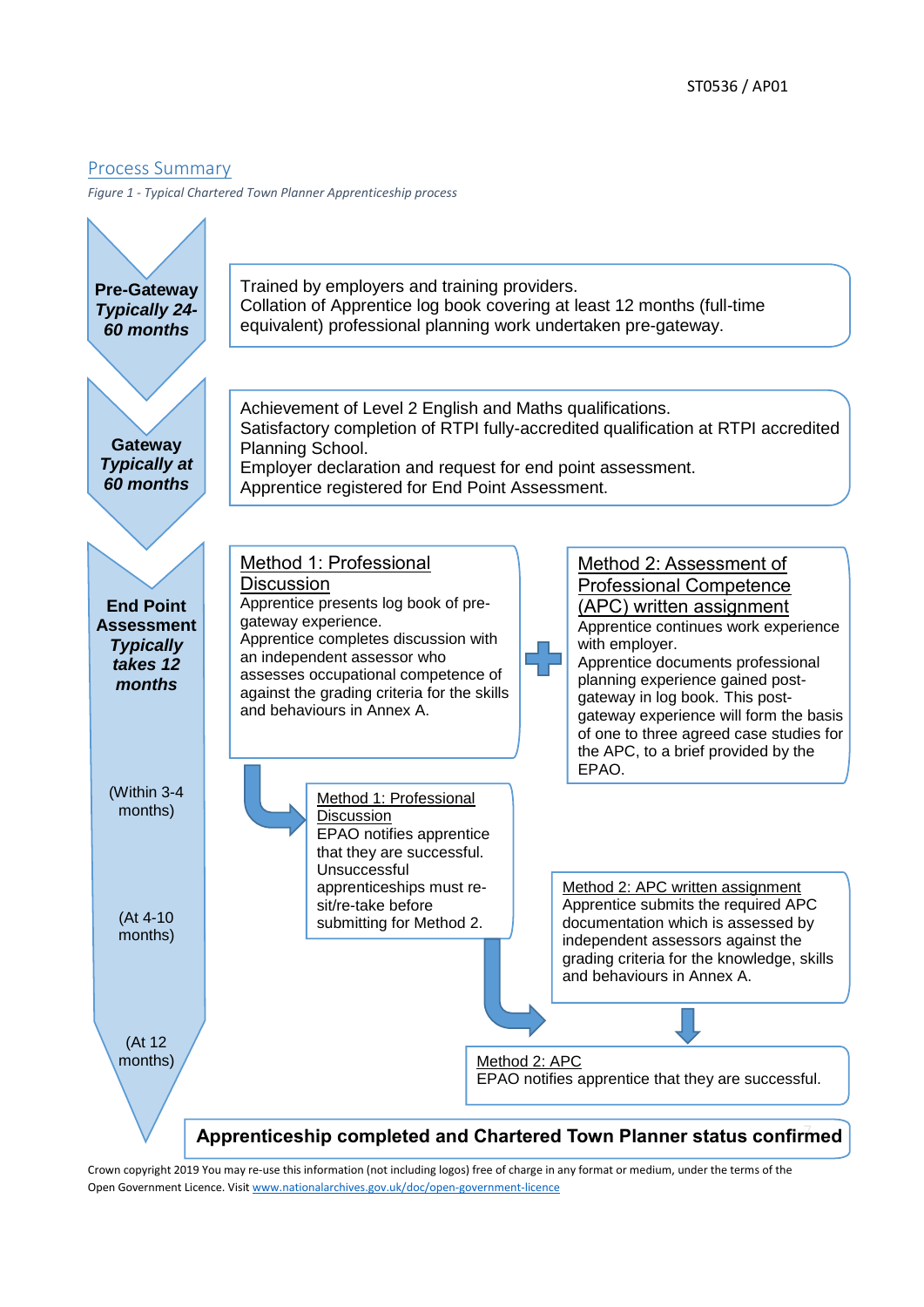### <span id="page-8-0"></span>End-point assessment gateway

The EPA will only start once the gateway requirements for EPA have been met and all the Knowledge, Skills and Behaviours in the apprenticeship standard can be evidenced to the End Point Assessment Organisation (EPAO). As a gateway requirement:

- Apprentices must achieve English and Mathematics at Level 2.
- Apprentices must be awarded an RTPI fully-accredited qualification by an RTPI accredited Planning School.
- The apprentice's employer must notify the EPAO in the format required by the EPAO and declare that the apprentice:
	- o will be provided with opportunities to undertake work-based projects that cover the knowledge, skills and behaviours of the Standard;
	- o has met occupational competence within the knowledge, skills and behaviours of the Standard;
	- $\circ$  has documented at least 12 months (full-time equivalent) of work experience at or above the level required in the Standard, within a log book in a format agreed by the EPAO; and
	- o is ready to take the EPA.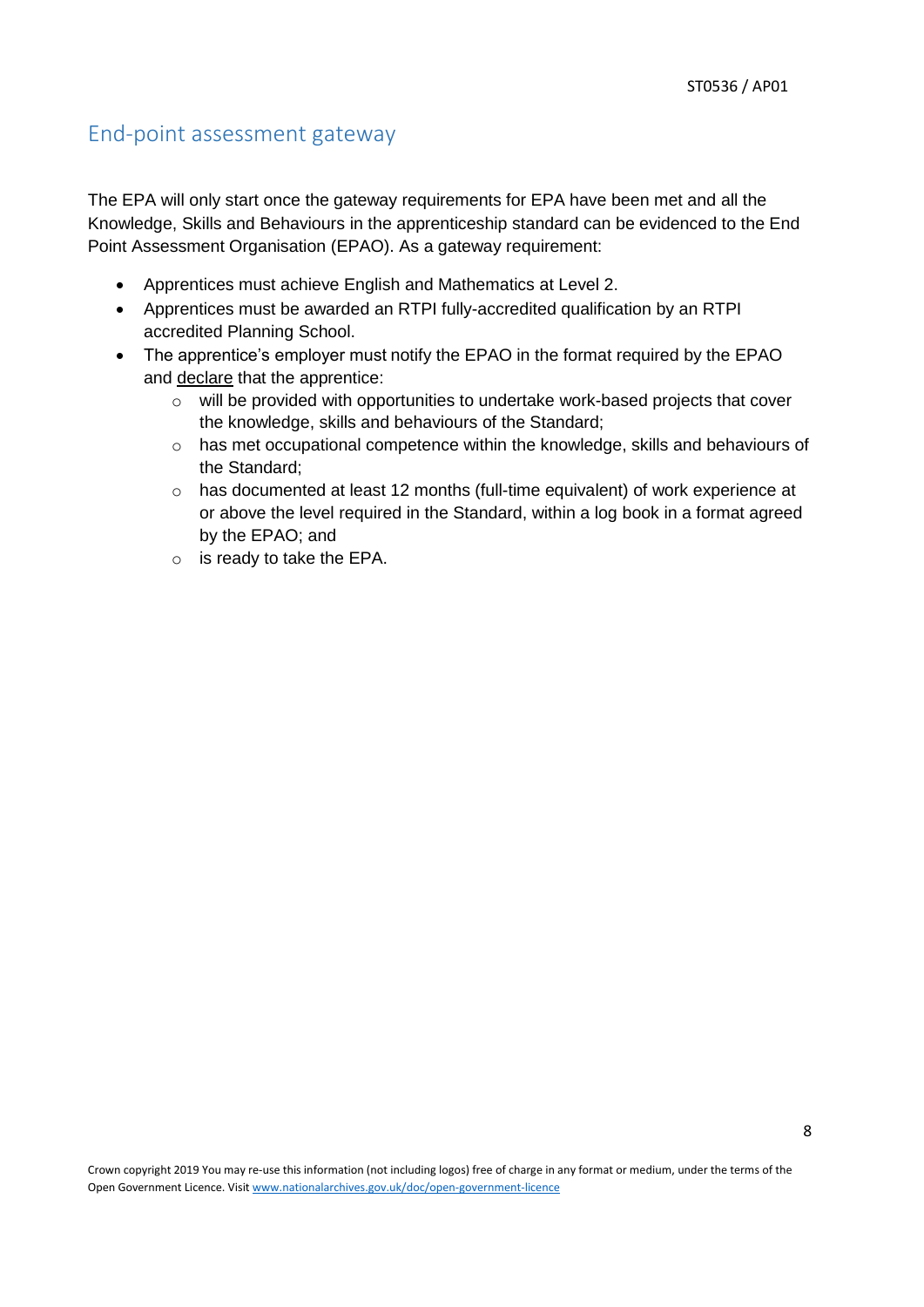### <span id="page-9-0"></span>Assessment methods

The EPA will deliver valid and accurate judgements of occupational and professional competence to cover the knowledge, skills and behaviours identified in the Standard, and incorporate the RTPI's assessment process for Chartered Town Planners.

The EPA consists of two distinct assessment methods which are supported by an EPA log book of professional work experience completed by the apprentice throughout their apprenticeship (both pre- and post-gateway).

The two assessment methods are:

- 1. A Professional Discussion, and
- 2. An Assessment of Professional Competence (APC) written assignment consisting of three elements:
	- a Practical Experience Statement;
	- a Professional Competence Statement; and
	- a Professional Development Plan.

**Apprentices must pass Method 1: The Professional Discussion before they can submit their APC written assignment**. The requirements for the supporting log book and for each assessment method are detailed below.

#### <span id="page-9-1"></span>The EPA Log Book

This document forms a fundamental part of the learning and reflection for the apprentice's competence as a professional planner. The log book requires apprentices to reflect on their professional planning work and identify when and how they are achieving occupational competence set out in the Standard. The log book allows independent assessors to gain insight about the work the apprentice has done over the period of the apprenticeship.

The End Point Assessment Organisation (EPAO) will provide guidance on the format and content of the log book entries, including:

- a description of the nature of work or task undertaken,
- the competency/skill and behaviours developed,
- any knowledge/understanding gained,
- a reflection on future development.

The log book is therefore a supporting document used to understand the background and context to statements made by the apprentice within the EPA and is not formally assessed. The overall assessment outcome is based on the information provided by the apprentice to the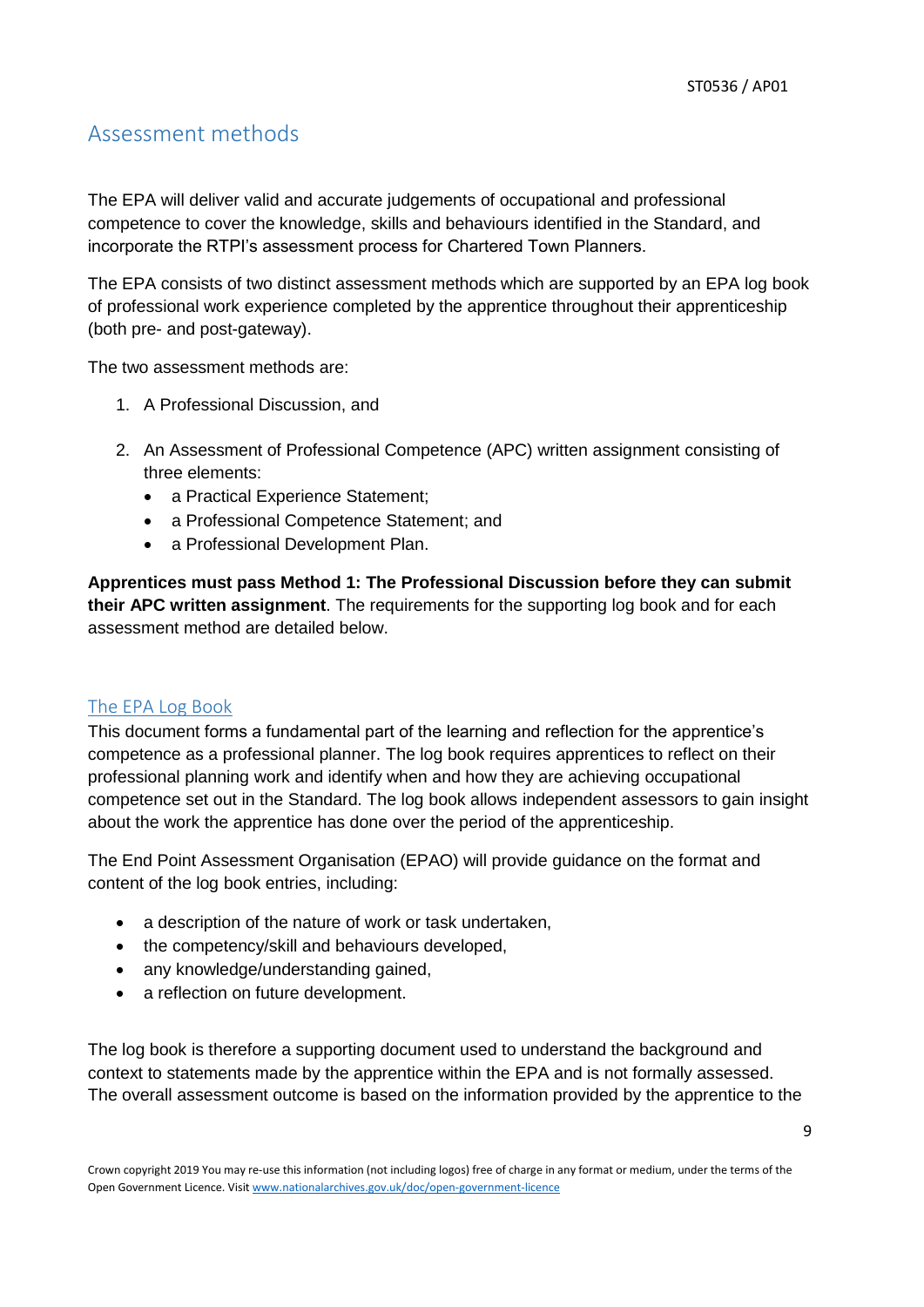independent assessors during the Professional Discussion (method 1) and in the APC written assignment (method 2).

- **For method 1**, the apprentice submits a log book to the EPAO which must cover a minimum of 12 months' (full-time equivalent) pre-gateway experience when booking their Professional Discussion. The independent assessor receives the log book from the apprentice at least 3 weeks before the Professional Discussion will take place in order to inform relevant questions for the Professional Discussion, as the log book is an accurate record of the experience the apprentice has gained during the apprenticeship onprogramme. Submitting the log book for this method allows the independent assessor to sufficiently probe and challenge the apprentice on their responses relating to the skills and behaviours that need to be demonstrated.
- **For method 2**, the apprentice submits their log book containing pre-gateway experience (as above) and additional experience gained post-gateway together with the documents that make up the APC written assignment. The log book entries completed post-gateway should include the case studies for the APC written assignment. The independent assessors can only use the log book to gain further information on the apprentice's experience demonstrated in a particular case study or to gain a more holistic view of the apprentice's professional development.

There is no word limit for the log book however by the time of submission under method 2 it will be at least 4,500 words in length.

Apprentices will need to update their log book regularly and are recommended to do so on a fortnightly or monthly basis.

#### <span id="page-10-0"></span>Method 1 – Professional Discussion

#### <span id="page-10-1"></span>Overview of method 1 – Professional Discussion

This end point assessment method will take the form of a Professional Discussion. The apprentice will be required to book and attend an interview with an independent assessor, who is a Chartered Town Planner. The interview will be underpinned by evidence within a log book of experience that has been completed by the apprentice on-programme.

The Professional Discussion will explore the apprentice's work. It will require the apprentice to draw on their experience and give examples which demonstrate the skills and behaviours to be assessed by this method. It must be appropriately structured to cover the occupational skills and behaviours assigned to this assessment method (see Annex A).

The rationale for this assessment method is:

using log book, the professional discussion enables the apprentice to demonstrate the application of skills and behaviours across their professional planning work experience; and that

Crown copyright 2019 You may re-use this information (not including logos) free of charge in any format or medium, under the terms of the Open Government Licence. Visit [www.nationalarchives.gov.uk/doc/open-government-licence](http://www.nationalarchives.gov.uk/doc/open-government-licence)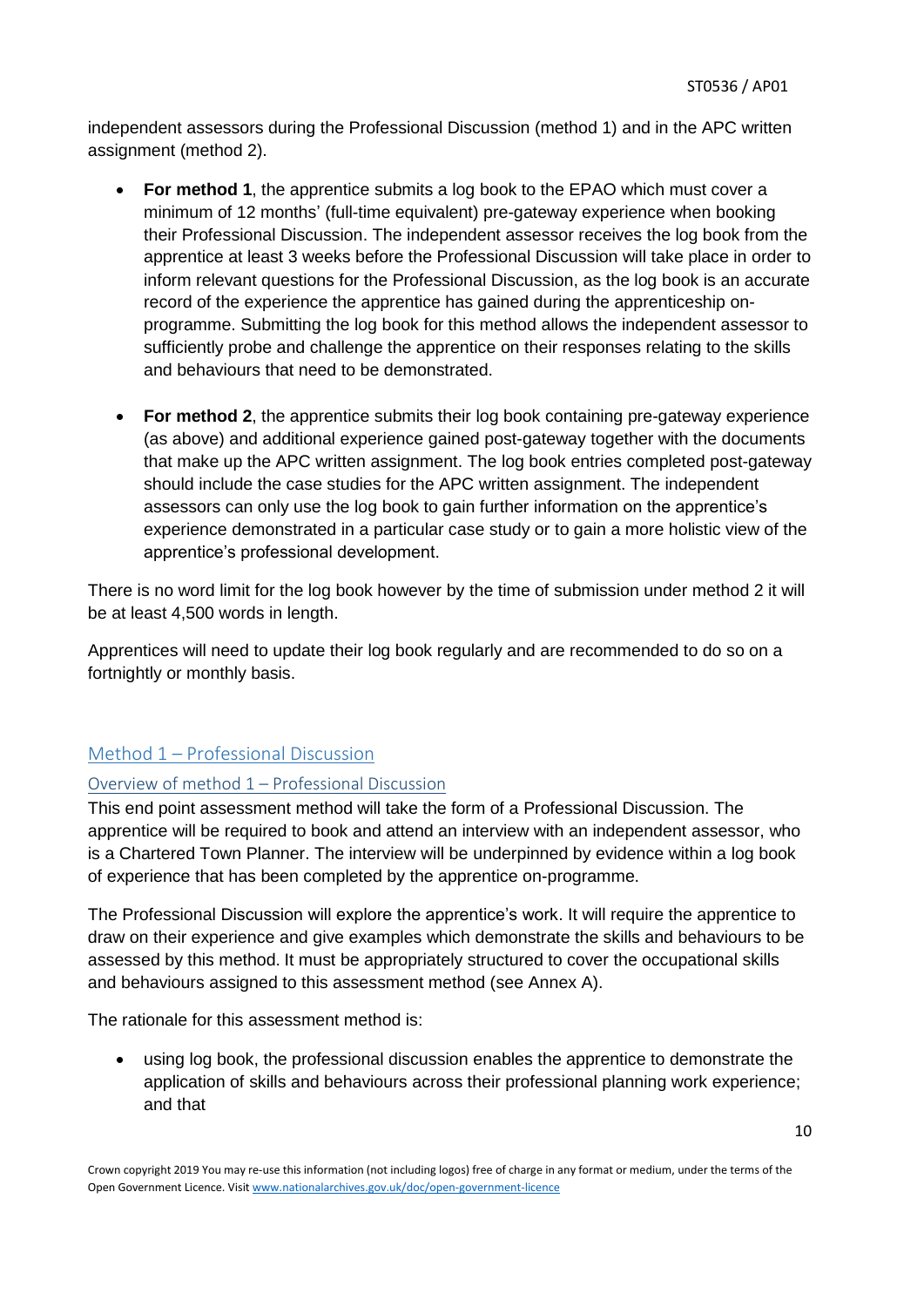• the apprentice is required to communicate clearly verbally as part of their role.

#### <span id="page-11-0"></span>Submission requirements for the EPA log book under method 1

The log book must:

- document at least 12 months (full-time equivalent) of professional planning work undertaken by the apprentice pre-gateway;
- be submitted to the EPAO when booking the Professional Discussion; and
- be in a format agreed by the EPAO.

For further details on the log book see page 9 of this document.

#### <span id="page-11-1"></span>Delivery of method 1

The Professional Discussion will:

- Take place no longer than 3 months after the apprentice has passed through the gateway.
- Be conducted by an independent assessor who will be appointed by the EPAO.
- Be held in the apprentice's workplace, in a designated room free from distractions and influence. It may be undertaken remotely using digital conference facilities. The apprentice must have access to equipment suitable for digital conferencing (including a web cam).
- Assess the understanding of the relevant skills and behaviours (Annex A) through a series of questions.
- Be 50 minutes in length<sup>1</sup> with an additional 10% applied at the discretion of the assessor to allow a point to be completed. Further time may be agreed by the EPAO for apprentices with particular needs, for example where signing services are required.

Apprentices must receive appropriate notice of their Professional Discussion time. There should be a minimum of 3 weeks' notice of the time, date and venue.

The apprentice's identity must be verified before the Professional Discussion commences.

The assessor will pose questions to assess understanding of each of the relevant behaviours and explore the practical application of the relevant skills. Therefore, there will be a question on each of the following skills and behaviours: S3, S5, S6, S7, and B3 (see Annex A). There will not be specific questions on S8, B4 and B5 (Annex A) as the apprentice will be expected to demonstrate these throughout the Professional Discussion.

A structured brief, sample questions and template for the assessor to record the apprentice's performance against the grading criteria will be provided by the EPAO. Assessors may follow

**<sup>.</sup>**  $150$  minutes is a common length for an interview in this profession.

Crown copyright 2019 You may re-use this information (not including logos) free of charge in any format or medium, under the terms of the Open Government Licence. Visit [www.nationalarchives.gov.uk/doc/open-government-licence](http://www.nationalarchives.gov.uk/doc/open-government-licence)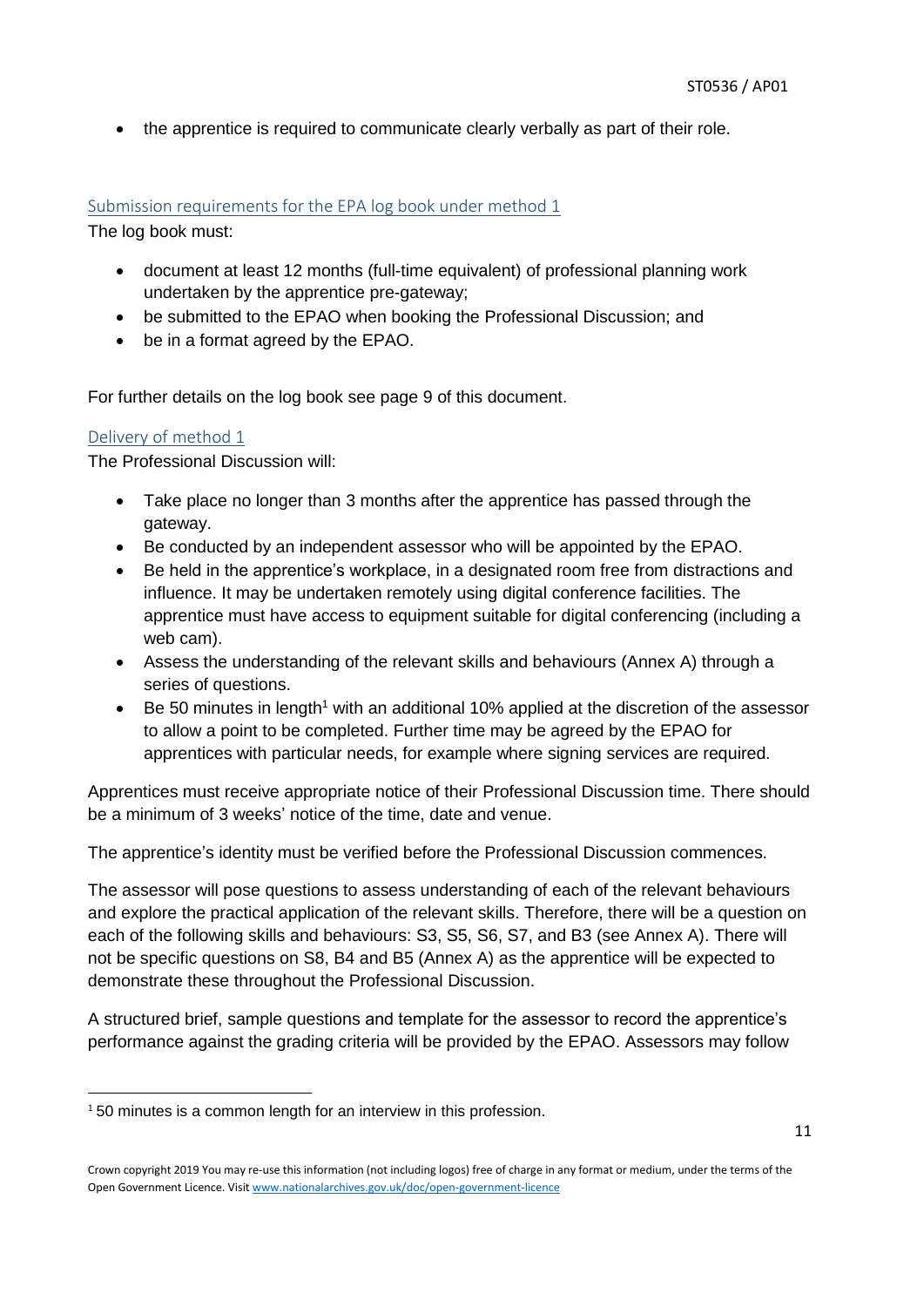up with one probing question per skill or behaviour if the apprentice hasn't fully demonstrated the criteria with their initial answer.

The apprentice will be notified of the outcome of the Professional Discussion no sooner than one week after it takes place to allow time for moderation, and no longer than one month.

Crown copyright 2019 You may re-use this information (not including logos) free of charge in any format or medium, under the terms of the Open Government Licence. Visit [www.nationalarchives.gov.uk/doc/open-government-licence](http://www.nationalarchives.gov.uk/doc/open-government-licence)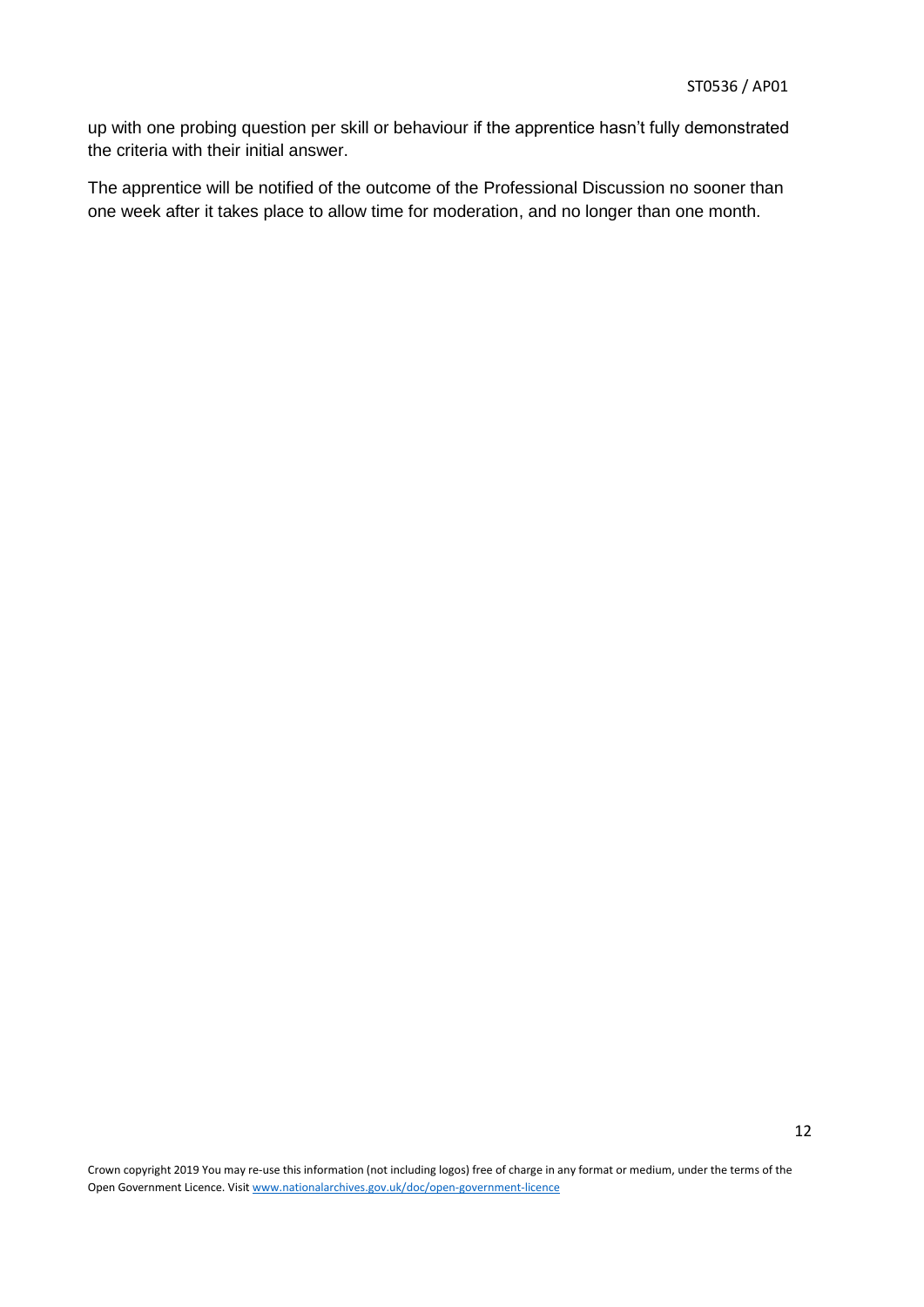#### <span id="page-13-0"></span>Method 2 – Assessment of Professional Competence (APC) written assignment

#### <span id="page-13-1"></span>Overview of method 2 – APC written assignment

Apprentices will submit their Assessment of Professional Competence (APC) written assignment after passing method 1 and no more than 10 months after passing through gateway. The APC is a project based written assignment that provides evidence of the integrated application of the knowledge, skills and behaviours of the Standard. The submission for this method is at least 10,000 words<sup>2</sup> +/- 10%. This must be assessed by two independent assessors who are selected to ensure there is a balance of experience across sectors available for each EPA, fairness and diversity, and for quality assurance and moderation purposes.

The APC is competency-based and synoptically assesses the apprentice's ability to apply the knowledge, skills and behaviours (as set out in Annex A and assessed against end point grading criteria) that they have acquired during their apprenticeship.

The full written assignment will consist of the following elements:

- 1. a Practical Experience Statement (PES) (1,000 words +/- 10%);
- 2. a Professional Competence Statement (PCS) (3,000 words +/- 10%);
- 3. a Professional Development Plan (PDP) (1,500 words +/-10%);

The written assignment is supported by a log book of pre and post gateway experience of at least 4,500 words. The APC must be in a format agreed by the EPAO and all parts of this method must be submitted, together and at the same time.

The elements of the APC are all interrelated and apprentices should cross reference between the sections as shown by the diagram below.

#### *Figure 2- Relationship between the log book, PES, PCS and PDP*



**.** <sup>2</sup> This word limit includes the EPA log book.

<sup>13</sup>

Crown copyright 2019 You may re-use this information (not including logos) free of charge in any format or medium, under the terms of the Open Government Licence. Visit [www.nationalarchives.gov.uk/doc/open-government-licence](http://www.nationalarchives.gov.uk/doc/open-government-licence)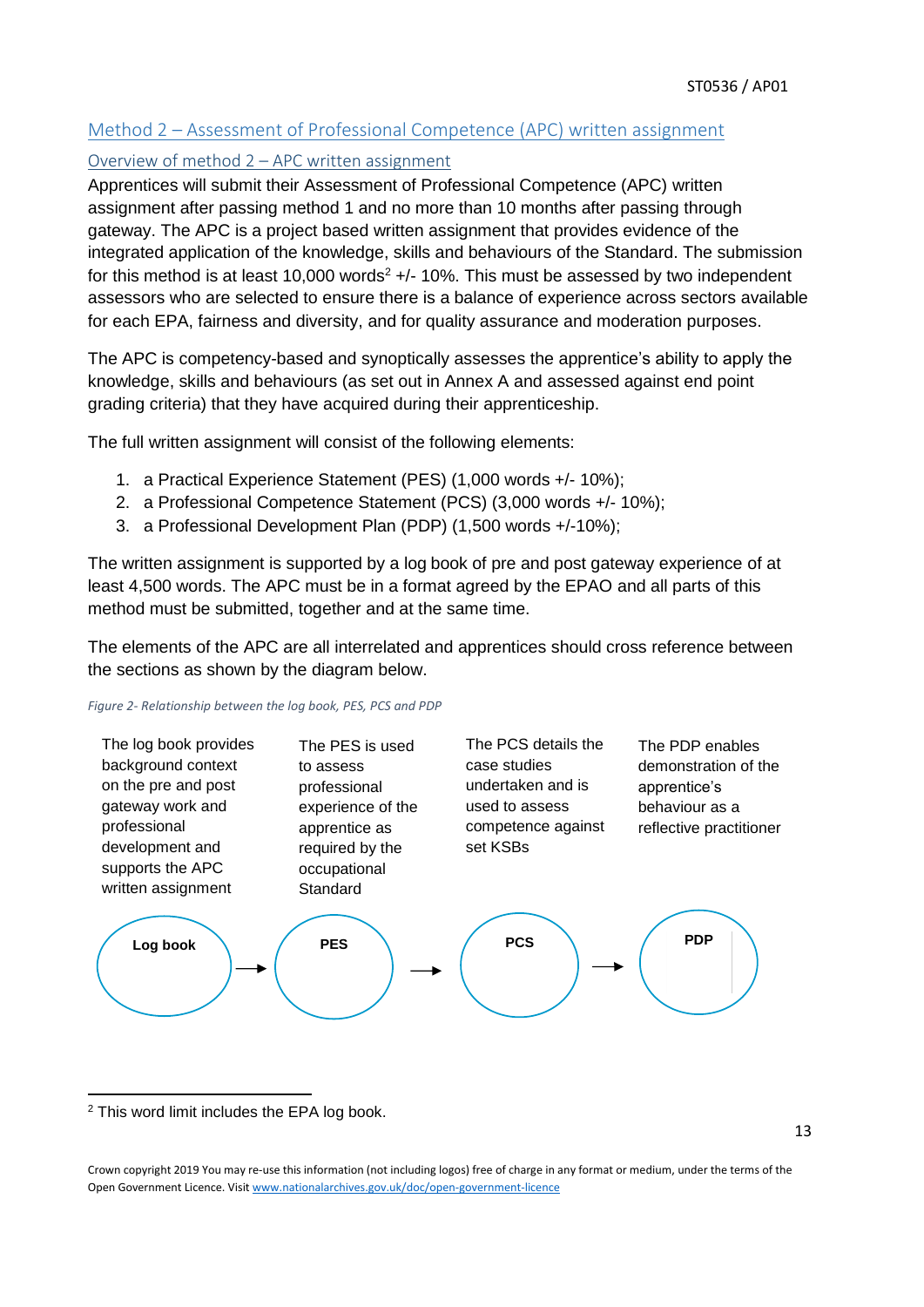#### <span id="page-14-0"></span>Submission requirements for the EPA log book under method 2

The log book must:

- document at least 12 months (full-time equivalent) of professional planning work undertaken by the apprentice pre-gateway;
- document professional planning experience gained post-gateway. The entries completed post-gateway should include the case studies for the APC written assignment;
- be at least 4,500 words in length;
- be submitted to the EPAO with the APC written assignment; and
- be in a format agreed by the EPAO.

For further details on the log book see page 9 of this document.

#### <span id="page-14-1"></span>Requirements for submission of the Practical Experience Statement (PES)

The APC written assignment must include a Practical Experience Statement (PES) of 1,000 words +/- 10% providing an overview of the apprentice's experience. This element is used to assess whether the apprentice has undertaken sufficient practical experience at the relevant occupational level. The PES must focus on the apprentice's own professional responsibilities and describe the type of town planning work that they undertook during the apprenticeship. Assessors will use the PES to assess K1, S1 and S2 as set out in the graded criteria.

The occupational level for this apprenticeship is broadly defined as exercising independent professional judgement to make decisions or influence outcomes. Apprentices must evidence that they are giving advice, making recommendations or decisions and taking action – they must have a direct impact on the planning process.

The apprentice must evidence within the PES that they have gained at least 24 months' professional planning experience (full-time equivalent) working at this occupational level over the period of the apprenticeship.

The EPAO will provide clear guidance on the nature of experience that is eligible for the PES.

Apprentices working in partially relevant planning roles, or working part time, must pro-rata their experience against a 35-hour working week and evidence this calculation within their application. Periods of experience less than 3 months in duration (full-time equivalent) would not be eligible as such roles are too fragmentary in nature.

#### <span id="page-14-2"></span>Requirements for submission of the Professional Competence Statement (PCS)

The APC written assignment must include a Professional Competence Statement (PCS) of 3,000 words +/- 10%. This element must consist of one to three case studies (**undertaken post-gateway**) to provide evidence of the integrated application of the knowledge, skills and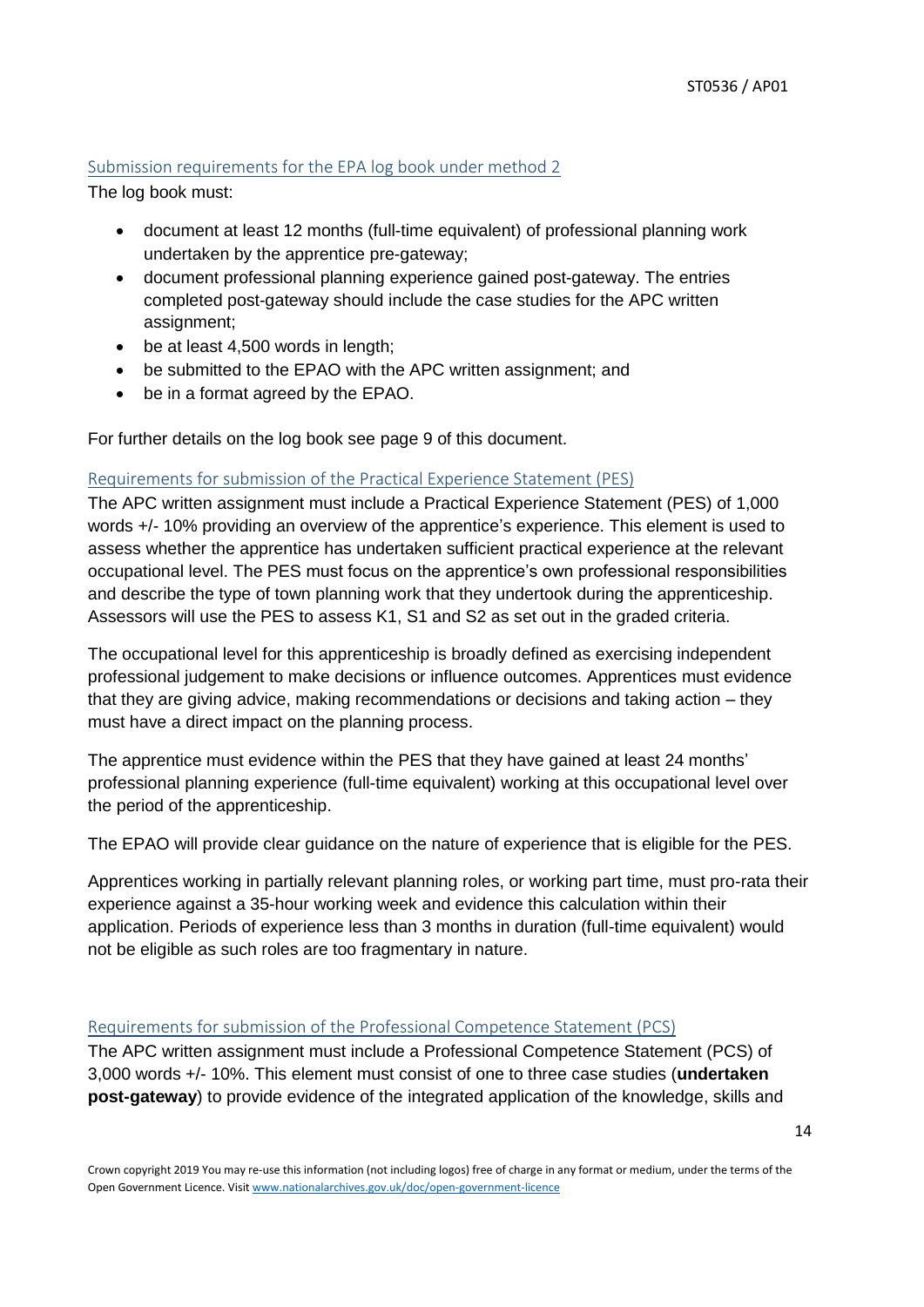behaviours as set out in Annex A (assessed against the end point grading criteria). This is because all apprentices operating at a professional level must be able to critically assess a problem, research the issues and select an appropriate response after considering a number of options. This work is undertaken in an environment complicated by multiple stakeholders with different expectations, complex legal guidelines and political objectives. The case studies must therefore demonstrate not just what the apprentice did, but also why they did it in a particular way and how they went about it. Assessors will holistically assess the knowledge, skills and behaviours across the case studies selected.

#### <span id="page-15-0"></span>Selection of case studies for the PCS

For each case study the apprentice will carry out real life tasks. If apprentices use more than one case study, they do not need to demonstrate all of the knowledge, skills and behaviours in every case study selected. Apprentices should select those case studies they consider best demonstrate their achievements. Between one to three case studies are allowed because the apprentice may not be able to demonstrate all of the knowledge, skills or behaviours within one case study. However, the overall word count remains the same regardless of the number of case studies chosen by the apprentice to demonstrate all knowledge, skills and behaviours for this method.

The case studies must be undertaken post-gateway and give the apprentice the opportunity to demonstrate all the knowledge, skills and behaviours assigned to this method, to a brief provided by the EPAO that:

- o requires the apprentice to demonstrate the integrated application of the knowledge, skills and behaviours being assessed by the APC written assignment (against the end point grading criteria), as shown in Annex A;
- $\circ$  reflects the typical duties and responsibilities of a Chartered Town Planner although some activities may be required to be undertaken under supervision until qualified as a Chartered Town Planner;
- o requires the apprentice to exercise independent professional judgement to make decisions or influence outcomes;
- o demonstrates the apprentice is a reflective professional;
- $\circ$  demonstrates that the apprentice is aware of the impact of their work on others;
- o requires the apprentice to analyse and critically appraise performance;
- o can show how the apprentice used effective communication, negotiation and mediation skills;
- o involves the apprentice in working with internal colleagues and external clients/stakeholders;
- o are 'real' work undertaken by the apprentice;
- $\circ$  are completed as part of and alongside the apprentice's normal work duties/responsibilities
- o allows the submission to be written in an analytical style;
- o are approved by the apprentice's employer.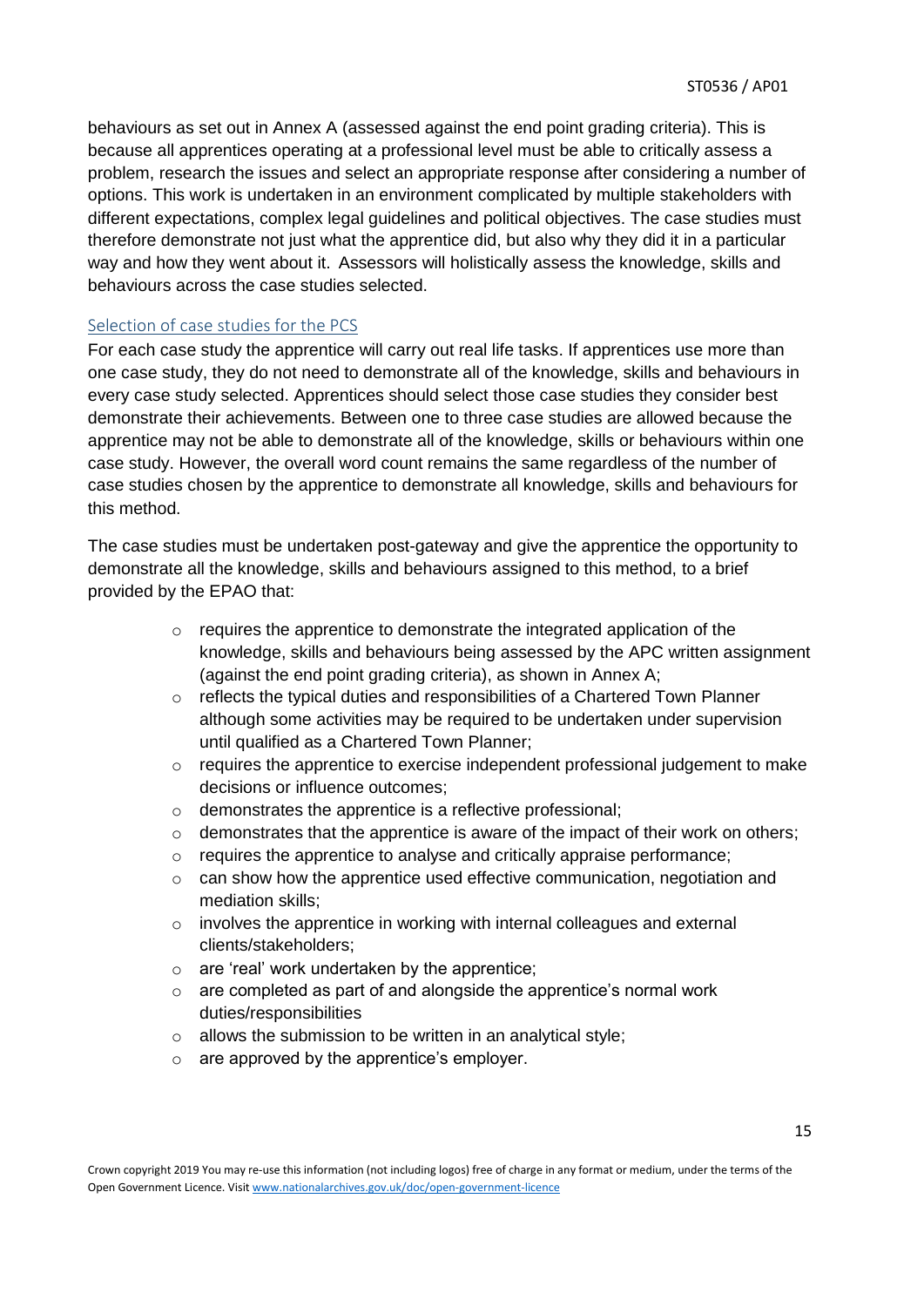#### <span id="page-16-0"></span>Typical structure of the PCS

1

Apprentices are not assessed on the size or number of case studies, but the practical demonstration of knowledge, skills and behaviours. A typical structure for each case study would be:

- Definition of the key issues or problem and enough background to provide the assessors for this method with the context of the situation,
- The challenges and issues that arose and how these were addressed,
- What the apprentice achieved in relation to the knowledge, skills and behaviours and how this was achieved,
- A critical analysis of the apprentice's performance and the lessons learnt and how it relates to the knowledge, skills and behaviours.

Apprentices should present their case studies to holistically evidence the knowledge, skills and behaviours assigned to the method. They should not use a short example of each knowledge, skills or behaviour in isolation nor use the knowledge, skills or behaviours as sub-headings.

#### <span id="page-16-1"></span>Requirements for submission of the Professional Development Plan (PDP)

The APC written assignment must include a Professional Development Plan (PDP) of 1,500 words +/- 10%. This will assess that the apprentice demonstrates a commitment to lifelong learning and reflective professional practice (see B2, Annex A). The apprentice must demonstrate the ability to reflect on their professional learning needs and develop a forwardlooking plan to cover the gaps in their knowledge and skills, because all Chartered Town Planners are required to undertake Continuous Professional Development (CPD).

The PDP therefore sets out the apprentice's development priorities in the two years after they gain to Chartered Town Planner status. The written assignment must be in a format (set template) agreed by the EPAO which requires apprentices to:

- Prepare a SWOT $3$  analysis outlining their professional development strengths, weaknesses, opportunities and threats. This must link back to the other parts of the APC written assignment and log book.
- Draft Goals, Objectives and an Action Plan, which work together to deliver the apprentice's long-term ambitions and address weaknesses. This section is hierarchical in structure and makes an apprentice consider their development on both a strategic and day-to-day level.
- Ensure actions in the plan meet the SMART<sup>4</sup> model. As part of this, apprentices need to; research available professional development opportunities, meet with their employer to agree activities (if applicable) and consider ways to consolidate or test the learning gained.

<sup>&</sup>lt;sup>3</sup> established professional technique to identify Strengths, Weaknesses, Opportunities and Threats. <sup>4</sup> established professional technique to identify actions as Specific, Measureable, Achievable, Relevant, Time-based.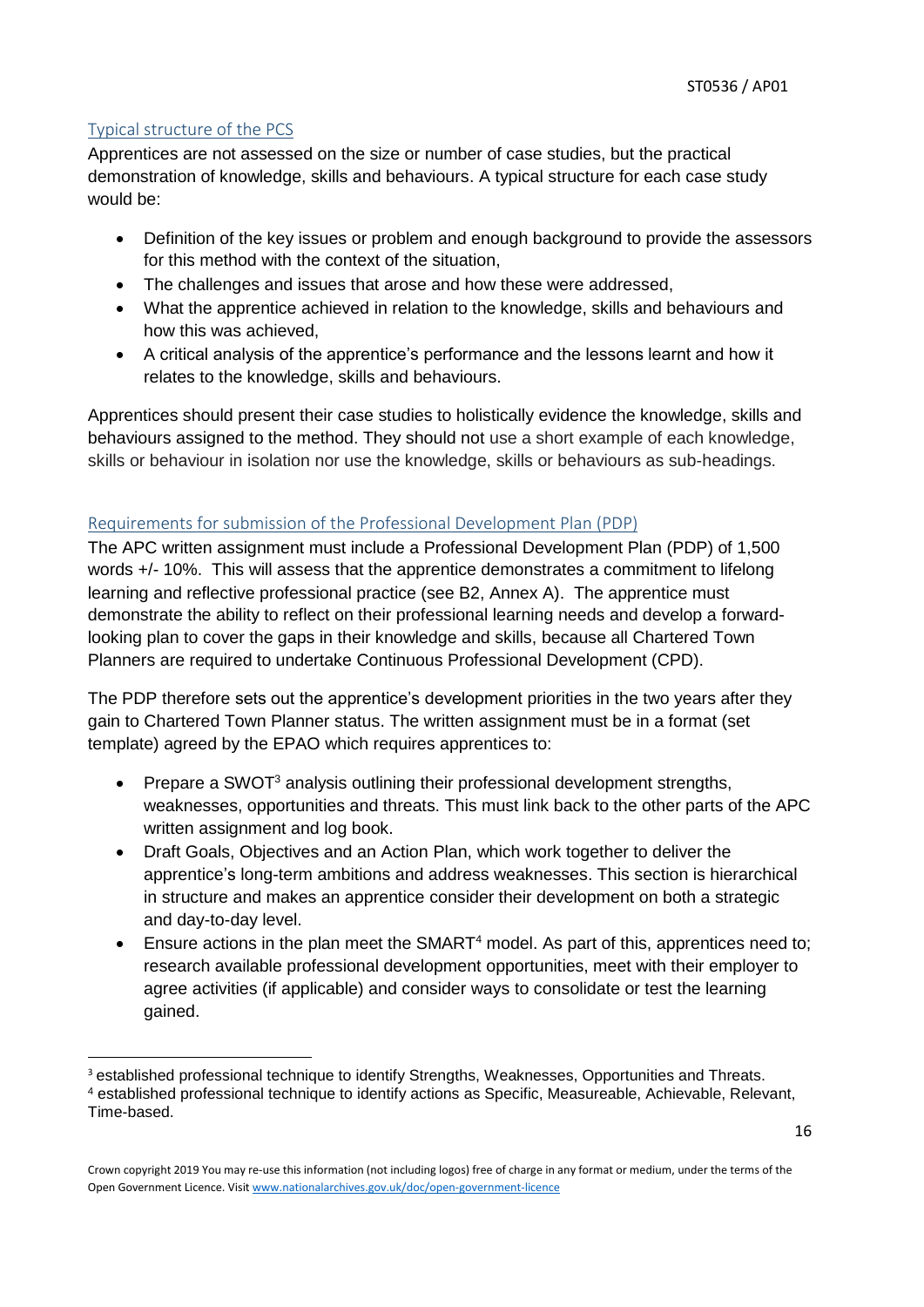#### <span id="page-17-0"></span>Corroboration and sponsorship of method 2

The APC written assignment and log book must be corroborated (authenticated) by the apprentice's employer to ensure that the case studies are a true reflection of the apprentice's involvement and that the APC documents are their own work. Apprentices must submit corroborating statements from relevant employers in a format agreed by the EPAO. Corroborators must have been sent and read the relevant parts of the submission.

The corroboration must include:

- The apprentice's name,
- The apprentice's role within the organisation,
- The corroborator's relationship to the apprentice,
- The start and planned end dates of the apprentice's apprenticeship,
- That they have read the apprentice's APC written assignment and log book and confirm that these are an accurate representation of the apprentice's involvement, and
- That they agree with the claims made and the information provided by the apprentice and verify that the work described has been carried out by the apprentice.

Apprentices must also have their APC sponsored (professionally supported) by a Chartered Town Planner. The sponsor must know the apprentice in a professional capacity for a minimum of six months and must have read the written assignment and state in writing that they believe the apprentice's behaviours reflects the RTPI's Code of Professional Conduct. The sponsor cannot be the independent assessor.

#### <span id="page-17-1"></span>Delivery of method 2

The EPAO will publish deadlines for the assessment of the APC and clear guidance on submission and any resubmission requirements.

The APC must be submitted electronically in time for the published deadlines by the EPAO.

The APC written assignment is assessed by two independent assessors, who are current Chartered Town Planners. The assessors consider whether the apprentice has demonstrated all of the listed knowledge, skills and behaviours, assessed against the competency grading criteria, to be elected to the RTPI as a Chartered Town Planner, subject to further moderation as required.

The assessors will initially consider the submission independently of each other and then arrange to confer and agree on a recommendation as to whether the apprentice has met the knowledge, skills and behaviours (assessed against end point grading criteria).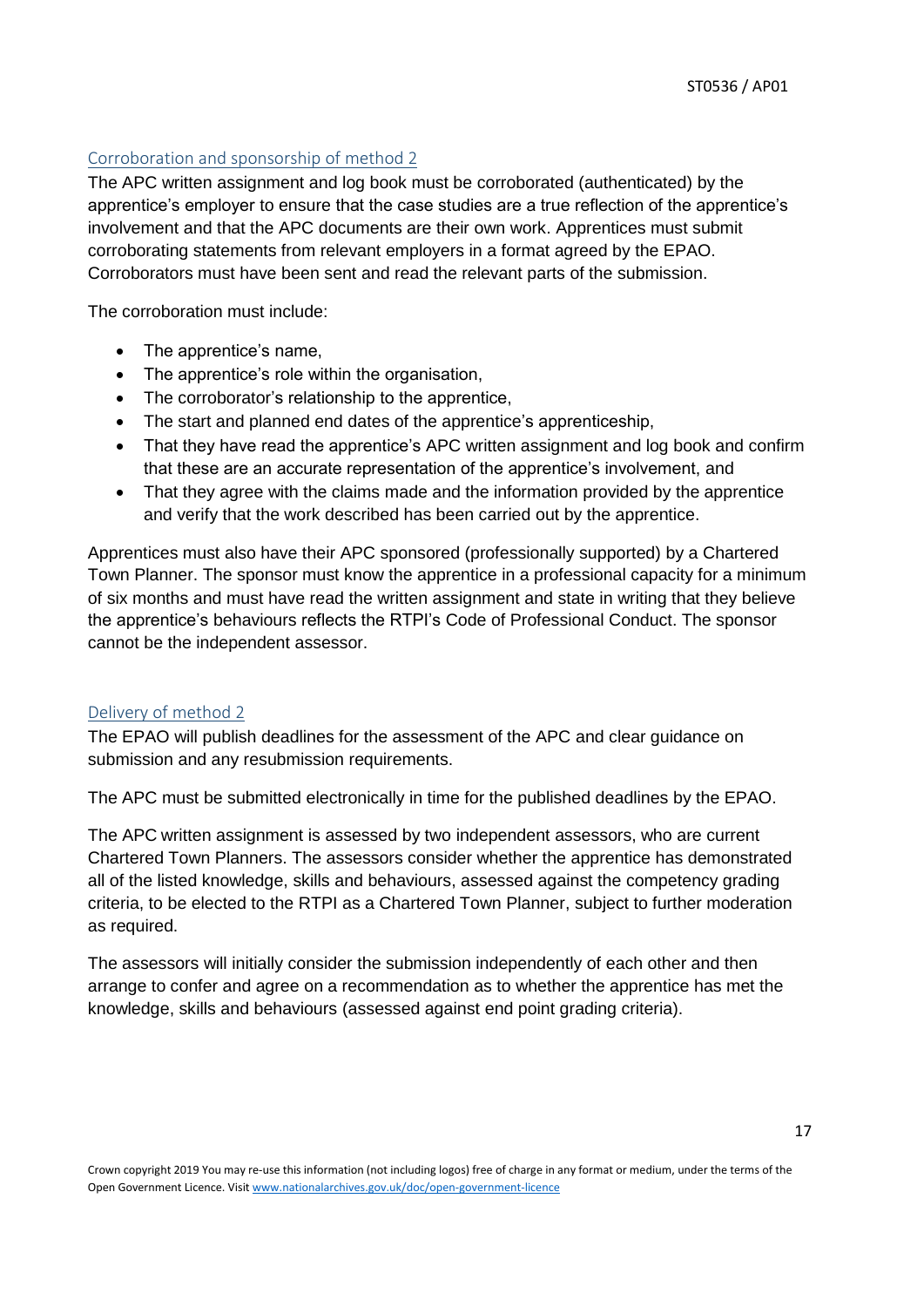Assessors complete one feedback report, provided by the EPAO, for each apprentice, after they have conferred, detailing the outcome of the assessment and providing comments on the following against the end point grading criteria:

- Practical Experience Statement
- Professional Competence Statement feedback is provided separately for each of the grading criteria.
- Professional Development Plan feedback is provided separately for the SWOT, Goals/Objectives and Action Plan.
- General presentation

Assessors will be trained by the EPAO on how to provide constructive quality feedback. They are required to evidence their decision by referencing specific paragraph numbers, events or case studies within the APC written assignment. Assessors will also provide guidance to apprentices for resubmission, if applicable.

Apprentices will be sent their results for each part and an overall result and feedback report by the EPAO published results date.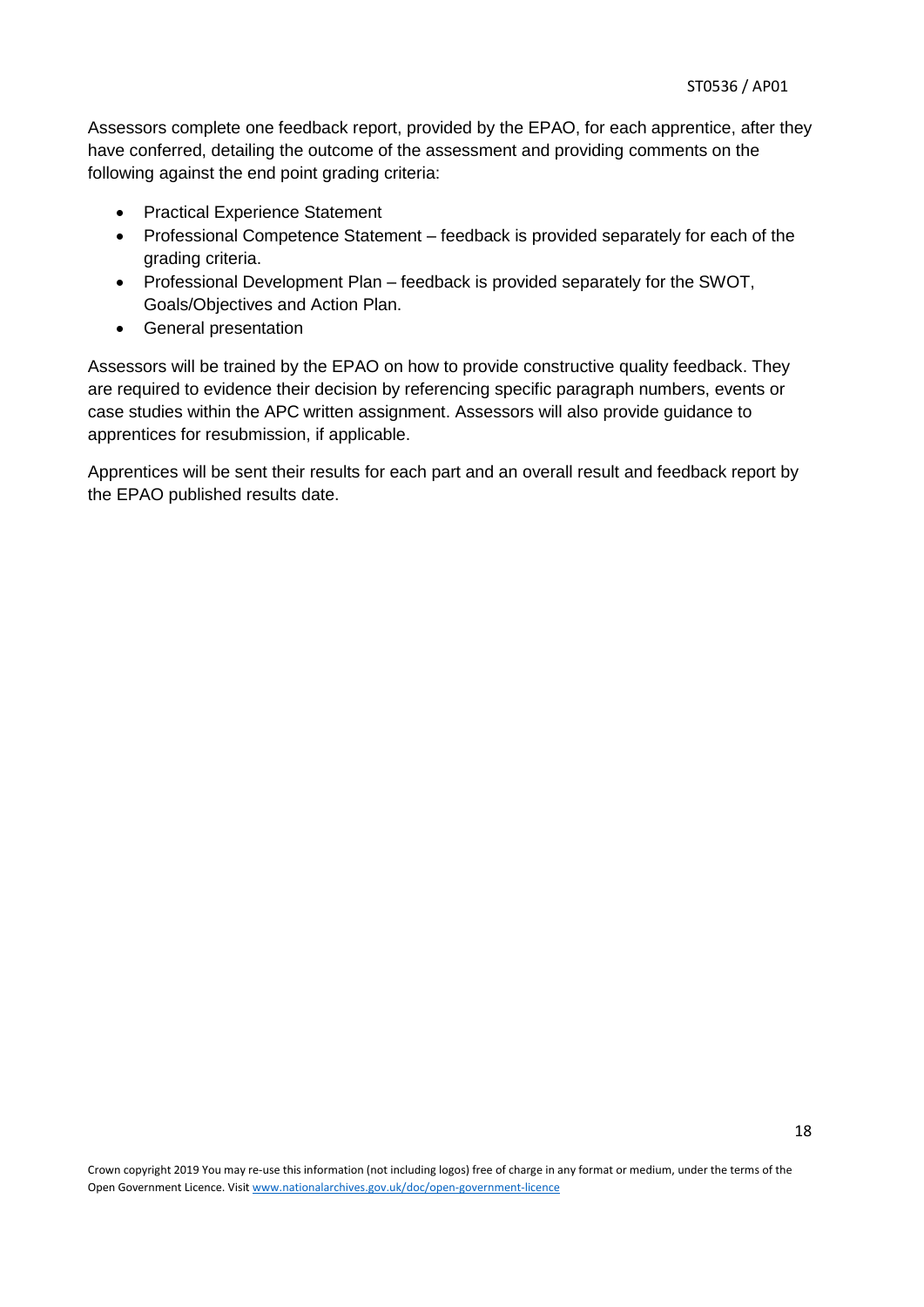### <span id="page-19-0"></span>Grading

Performance in each method of the EPA will be graded separately by independent assessors, in accordance with the requirements detailed in this plan. The apprenticeship will be graded as pass or fail and both elements must be passed to achieve an overall pass. The end point grading criteria are set out on pages 24 to 27.

Apprentices who successfully pass both methods will gain Chartered Town Planner status.

### <span id="page-19-1"></span>Re-sits and re-takes

Apprentices who fail one or more EPA method will be offered the opportunity to re-sit/retake. A re-sit does not require further learning, whereas a re-take does, for example where further practical work experience is required.

Apprentices should have a supportive action plan to prepare for the re-sit or a re-take. The apprentice's employer will need to agree that either a re-sit or re-take is an appropriate course of action.

An apprentice who fails an assessment method, and therefore the EPA in the first instance, will be required to re-sit or retake any failed assessment methods only.

#### <span id="page-19-2"></span>Professional Discussion re-sits and re-takes

Apprentices will receive a feedback report with their results for the Professional Discussion. The report will have a summary of their results on the front page, will explain the reasons for the outcome and give direction on what the apprentice needs to do to address the assessor's concerns if they are required to re-sit/re-take the method.

For a resit, the apprentice can book the next available Professional Discussion.

For a retake, the apprentice will be required to complete at least two months further log book, of at least 400 words, before their next Professional Discussion.

The EPAO will publish deadlines for resits/re-takes of the Professional Discussion.

#### <span id="page-19-3"></span>APC written assignment re-sits and re-takes

Apprentices will receive a feedback report with their results for the APC written assignment. The report will have a summary of their results on the front page and addresses each of the three parts of the assignment separately. The feedback report will explain the reasons for the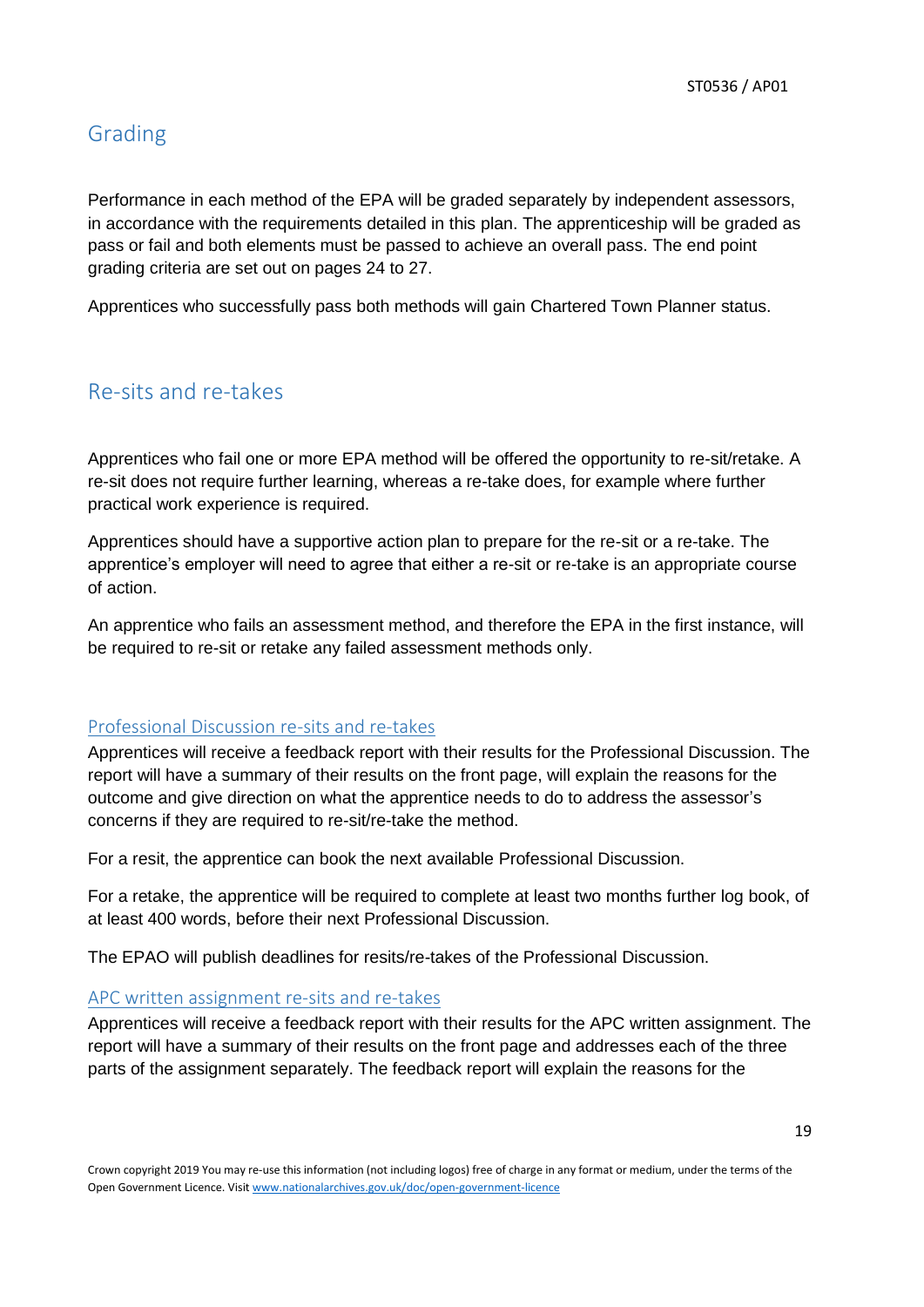outcome and give direction on what the apprentice needs to do to address the assessors' concerns with the APC written assignment if they are required to re-sit/re-take the method.

The assessors can request either a full resubmission of the relevant section or a supplementary statement. A resubmission of a section must still maintain the relevant word count. A supplementary statement may be requested, rather than a full resubmission, if the candidate is only unsuccessful on three or fewer grading criteria. This will be between 400-1,000 words depending on the number of grading criteria to be demonstrated in the resubmission.

Resubmissions will not be reassessed on any part of the submission or knowledge, skills and behaviours that have already been considered successful.

Where possible, resubmissions are ideally sent to the same assessors who determined the outcome of the original assessment.

#### <span id="page-20-0"></span>Format and content of resubmission

Apprentices may use one to three new case study/ies for their resubmission as long as they meet the brief provided by the EPAO. New case studies must be corroborated in the same way as the original submission. Apprentices do not need to update and resubmit their log book but would be encouraged to do this if they are using a case study from experience gained since their original submission.

The written resubmission must be in a format agreed by the EPAO.

#### <span id="page-20-1"></span>Delivery of resubmission

The EPAO will publish deadlines on its website for resubmissions of the APC written assignment. Apprentices will have at least three weeks to resubmit any parts of their assessment that have not been considered successful. It is for the apprentice to determine whether the apprentice needs to undertake new case study/ies in order to demonstrate the knowledge, skills or behaviours or if they just need to better articulate how they have met them through their existing case study/ies. If the apprentice or their employer feel they are unable to meet the assessors' recommendations in this period, they can wait for the next resubmission date. If the assessors request that the apprentice gain more experience before resubmitting, they should not resubmit in the current assessment round published by the EPAO.

Apprentices should have a supportive action plan put in place by their employer to prepare for a re-sit/re-take of either method.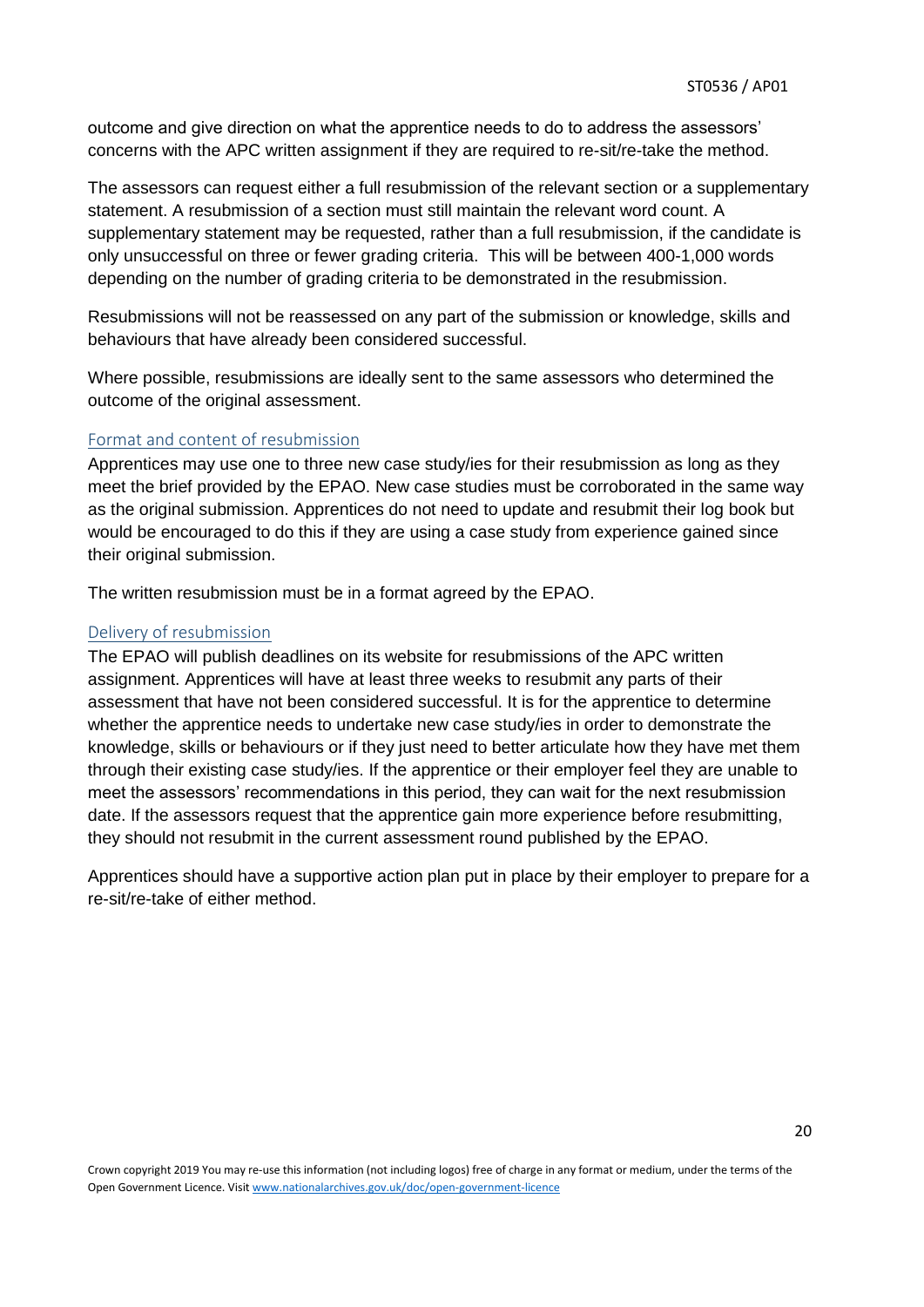# <span id="page-21-0"></span>Roles and responsibilities, ensuring independence

#### <span id="page-21-1"></span>Professional body recognition

This is embedded in the process as the EPA uses the Royal Town Planning Institute's assessment process. On completion of the apprenticeship successful apprentices will be elected as Chartered Members of the Royal Town Planning Institute and use the title Chartered Town Planner.

#### <span id="page-21-2"></span>End-point Assessment Organisations (EPAO)

EPAOs must be on the Register of End Point Assessment Organisations (RoEPAO).

#### <span id="page-21-3"></span>Internal Quality Assurance staff

Quality assurance staff must be independent of the apprentice, the apprentice's employer and training provider i.e. there must be no conflict of interest.

#### <span id="page-21-4"></span>Independent assessors

The EPAO will appoint:

- independent assessors to assess the Professional Discussion (method 1);
- independent assessors to assess the APC written assignment (method 2);
- quality assurance staff to undertake moderation of the EPA across both methods.

Independent assessors must:

- be independent of the apprentice, their employer and training provider(s) i.e. there must be no conflict of interest;
- be a Chartered Member or Fellow of the Royal Town Planning Institute of at least three years standing;
- have experience of assessing learners;
- undertake annual assessor training provided by the EPAO.

#### <span id="page-21-5"></span>Corroborator

It is the responsibility of the apprentice to obtain corroboration from their employer. A corroborator is the apprentice's line manager or employer. They must have first-hand knowledge of the work undertaken by the apprentice and will confirm, in writing, the accuracy of the apprentice's claims for each period of employment. A template for corroboration will be provided by the EPAO. All the work experience used to support the application must be corroborated. Corroboration ensures the integrity of the APC written assignment and also ensures each employer is aware of the claims the apprentice is making. The number of corroborators will vary depending on the apprentice's employment history. Corroborators do not need to be Chartered Town Planners.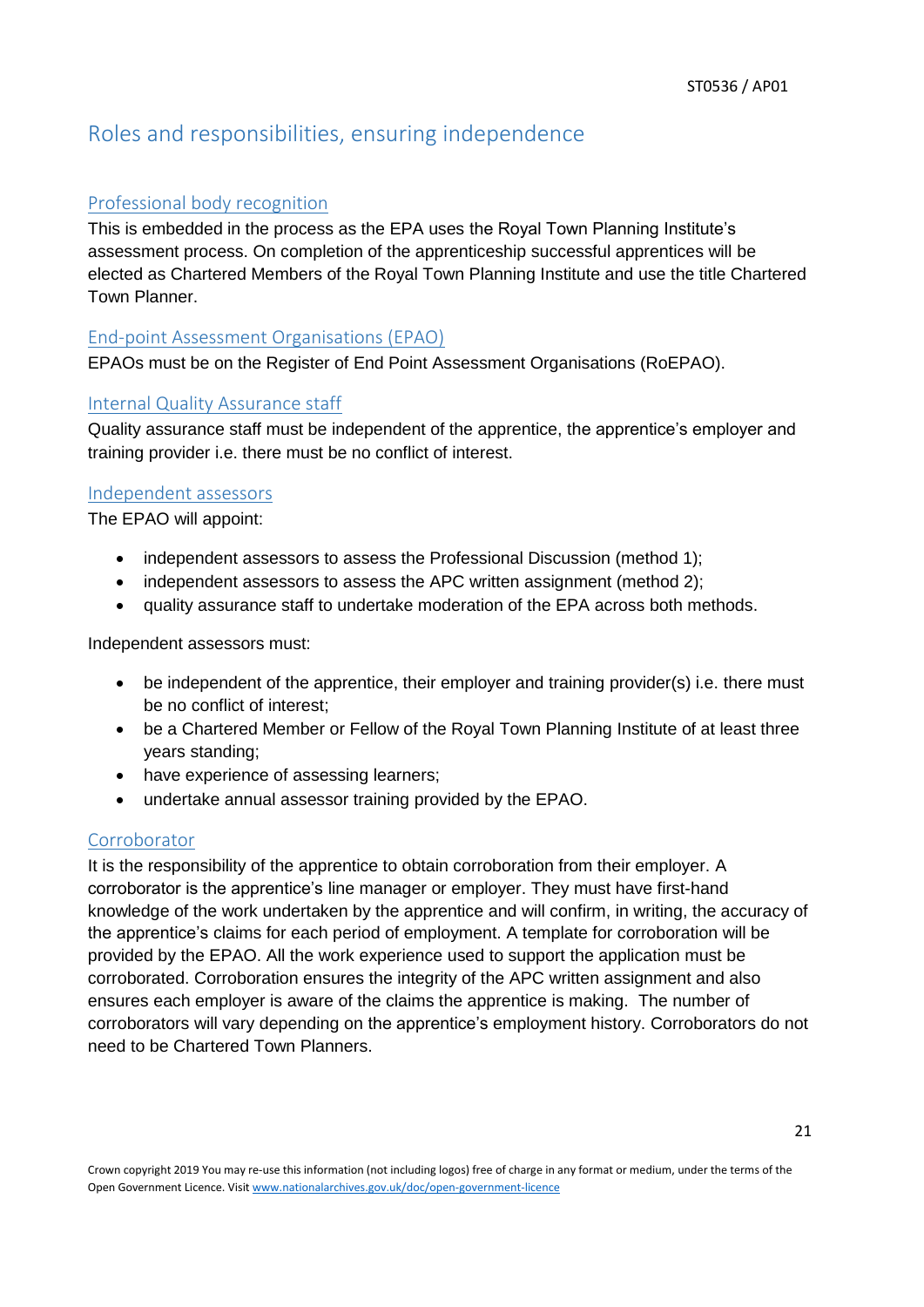#### <span id="page-22-0"></span>Sponsor

It is the responsibility of the apprentice to obtain a sponsor. A sponsor is a current Chartered Town Planner who will sign a form, provided by the EPAO, declaring they consider the apprentice to be a professional who reflects the values of a Chartered Town Planner, and support the APC written assignment. The apprentice must have known the sponsor in a professional capacity for a minimum of six months.

Crown copyright 2019 You may re-use this information (not including logos) free of charge in any format or medium, under the terms of the Open Government Licence. Visit [www.nationalarchives.gov.uk/doc/open-government-licence](http://www.nationalarchives.gov.uk/doc/open-government-licence)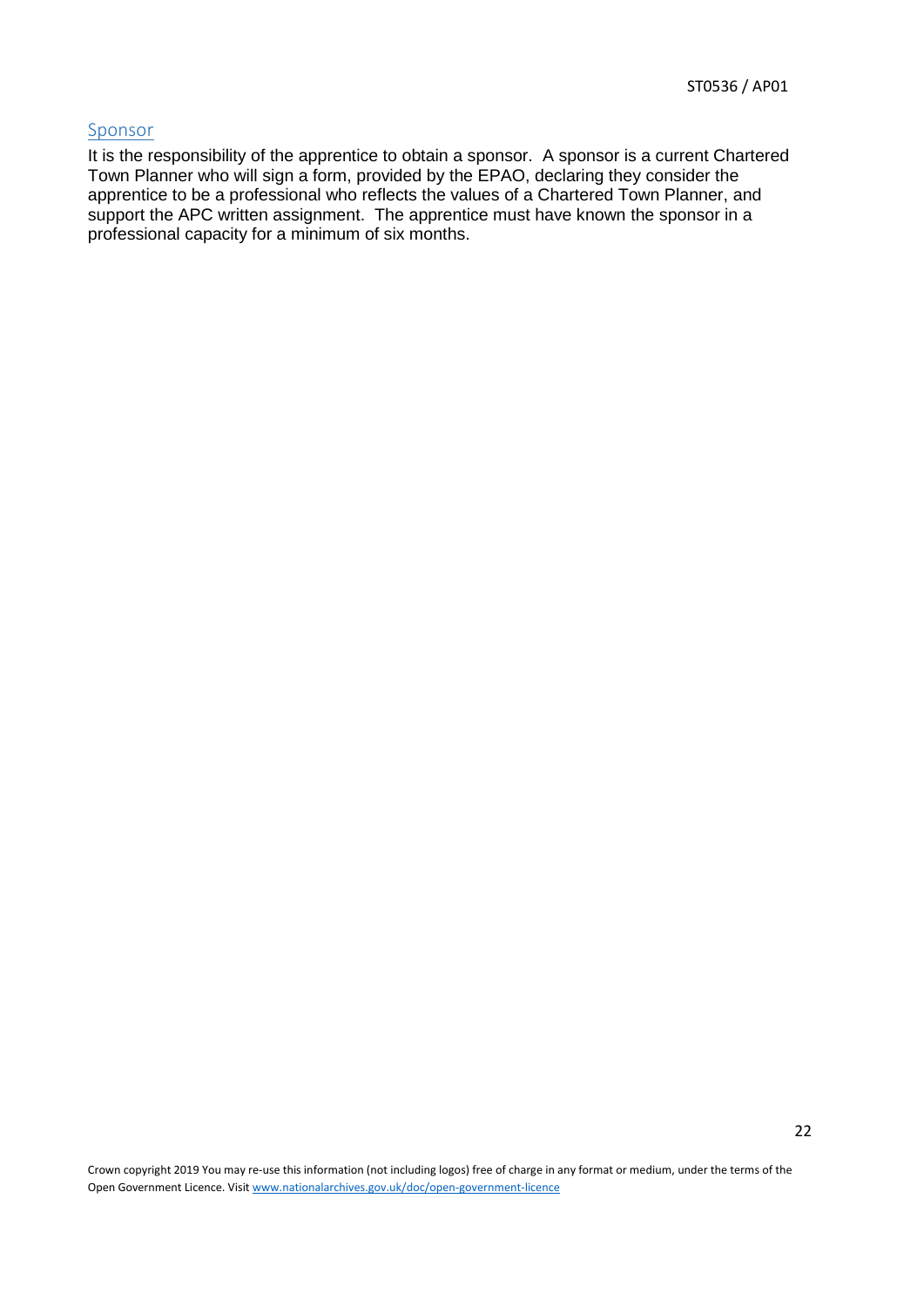# <span id="page-23-0"></span>EPAO internal quality assurance

Internal quality assurance refers to the requirements that the EPAO must have in place to ensure consistent (reliable) and accurate (valid) assessment decisions. The EPAO will undertake the following:

- appoint independent assessors that meet the requirements as detailed in this plan see above.
- for the APC written assignment, the EPAO will annually pair assessors who will work together for that year to review submissions. The EPAO will ensure assessor pairings always have a combination of employment experience and balance of relevant occupational knowledge i.e. public and private sector.
- provide annual training and standardisation events for independent assessors in terms of good assessment practice, operating the assessment tools and grading.
- have quality assurance systems and procedures that support fair, reliable and consistent assessment across assessors and over time.
- operate moderation of assessment activity and decisions, through examination of documentation and observation of activity. This should be on a risk basis, with a minimum of 20% of assessments moderated. Issues raised through moderation will be addressed appropriately.
- seek feedback from assessors and apprentices and address issues through assessor training.
- monitor the assessment process in order to ensure the consistency of the assessment and feedback provided to apprentices and address any issues found through assessor training.
- have an appeals procedure in place.
- use a panel of industry experts to monitor access and any complaints or feedback, review guidance and support EPAO staff to ensure quality and consistency of assessments, including monitoring the performance of assessors.

#### <span id="page-23-1"></span>Assessment tools and materials

The EPAO will produce assessment tools and supporting materials for the EPA that follow best assessment practice, as follows:

- Documentation for recording assessment evidence and decisions for both the Professional Discussion and the APC written submission
- Guidance for independent assessors on conducting the EPA
- Guidance for apprentices, their employers and training providers on the EPA
- Sample bank of questions for the professional discussion
- Best practice guidance for assessors conducting the EPA.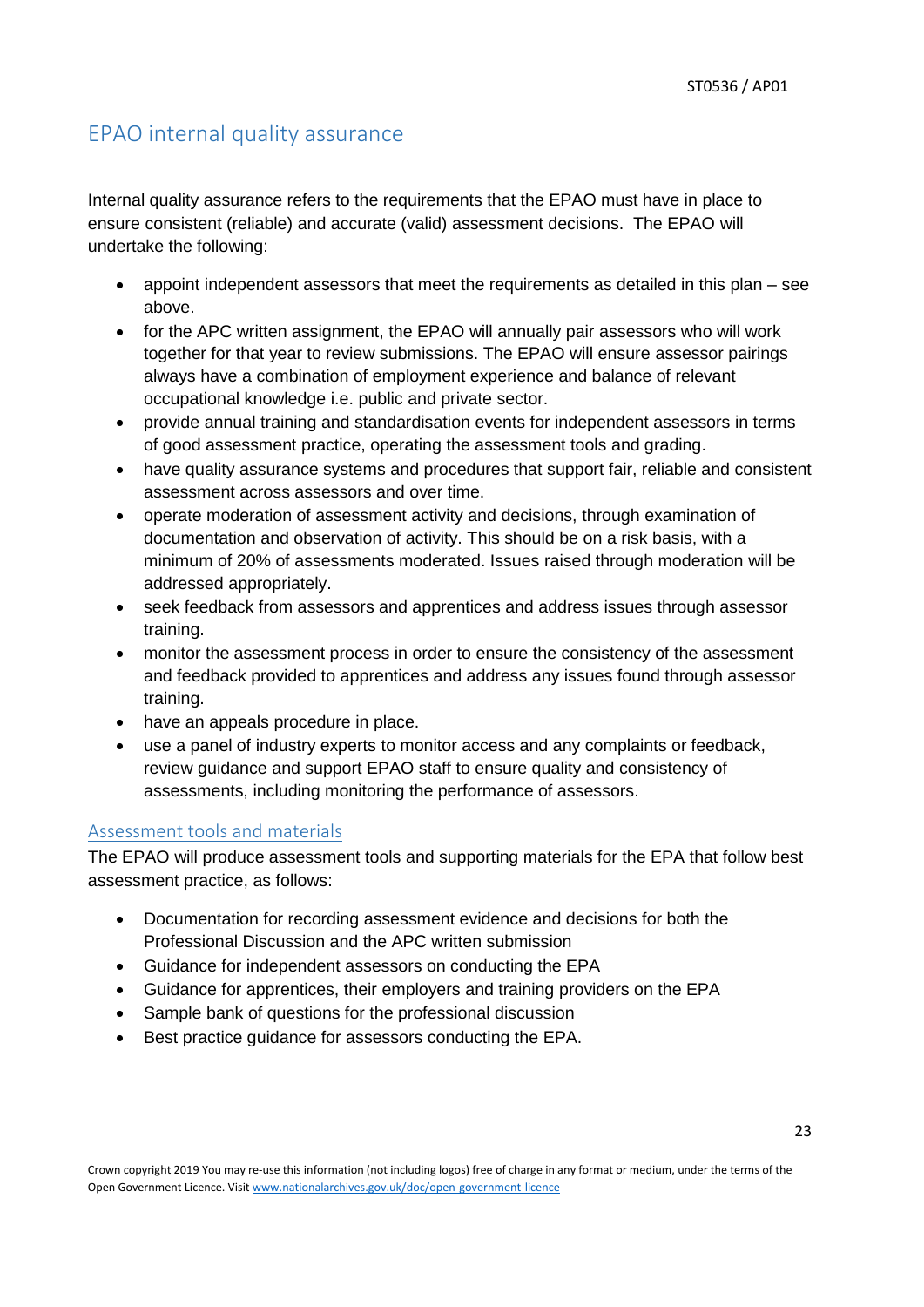### <span id="page-24-0"></span>External Quality Assurance

The organisation providing external quality assurance can be found on the apprenticeship standard's Institute for Apprenticeships and Technical Education webpage.

# <span id="page-24-1"></span>Affordability

The following factors should ensure the EPA is affordable:

Employers premises and video conferencing will be used for professional discussion where possible.

The case studies are based on real work completed for the apprentice's employer, adding value to the employer.

# <span id="page-24-2"></span>Reasonable Adjustments

The EPAO must have in place clear and fair arrangements for making reasonable adjustments for this EPA. This should include how an apprentice qualifies for Reasonable Adjustment and what Reasonable Adjustments will be made. The adjustments must maintain the validity, reliability and integrity of the assessment methods outlined in this assessment plan.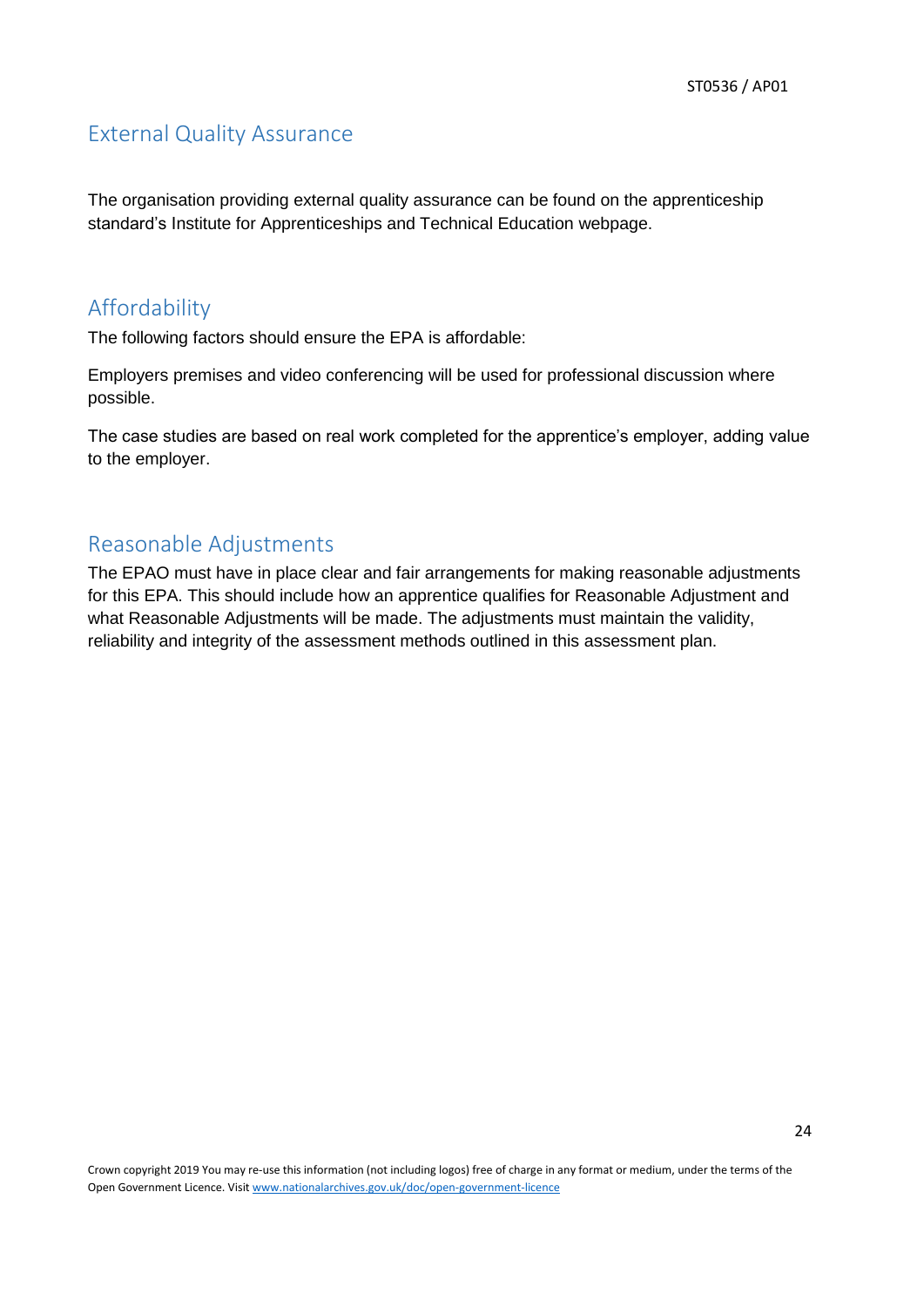# End Point Assessment grading criteria

<span id="page-25-0"></span>

| <b>End point</b><br>assessment<br>method | <b>Pass criteria</b>                                                                                                                                                                            | <b>Fail criteria</b> |
|------------------------------------------|-------------------------------------------------------------------------------------------------------------------------------------------------------------------------------------------------|----------------------|
|                                          | With reference to Annex A, the apprentice has provided evidence of the skills and behaviours                                                                                                    | Does not meet the    |
| <b>Professional</b>                      | required to be demonstrated in the professional discussion.                                                                                                                                     | pass criteria        |
| <b>Discussion</b>                        | Answers all questions competently using professional interpersonal skills (S8).                                                                                                                 |                      |
|                                          | Consistently demonstrates, in all of their examples, a desire to improve the built and<br>natural environment (B5).                                                                             |                      |
|                                          | Consistently demonstrates a focus on outcomes and a positive attitude (B4).                                                                                                                     |                      |
|                                          | Produces creative and innovative design strategies, policies or solutions to achieve                                                                                                            |                      |
|                                          | positive design outcomes for stakeholders (S3).                                                                                                                                                 |                      |
|                                          | Have used communication, negotiation, advocacy or mediation to build positive<br>relationships and/or resolve conflict to achieve positive outcomes for stakeholders or a<br>work project (S5). |                      |
|                                          | Have successfully led and managed a project from start to finish and evaluated the                                                                                                              |                      |
|                                          | outcome of the project, identified opportunities for improvement and development, worked<br>independently and as part of a team and managed work and time (S6, S8).                             |                      |
|                                          | Worked in partnership with other disciplines to share information to achieve positive                                                                                                           |                      |
|                                          | outcomes for stakeholders, and demonstrated customer and client care (S7, S8).                                                                                                                  |                      |
|                                          | Acts with integrity and shows a respect for confidentiality on work related or personal                                                                                                         |                      |
|                                          | matters. This may (but does not have to) include appropriate use of social media and<br>information systems. (B3).                                                                              |                      |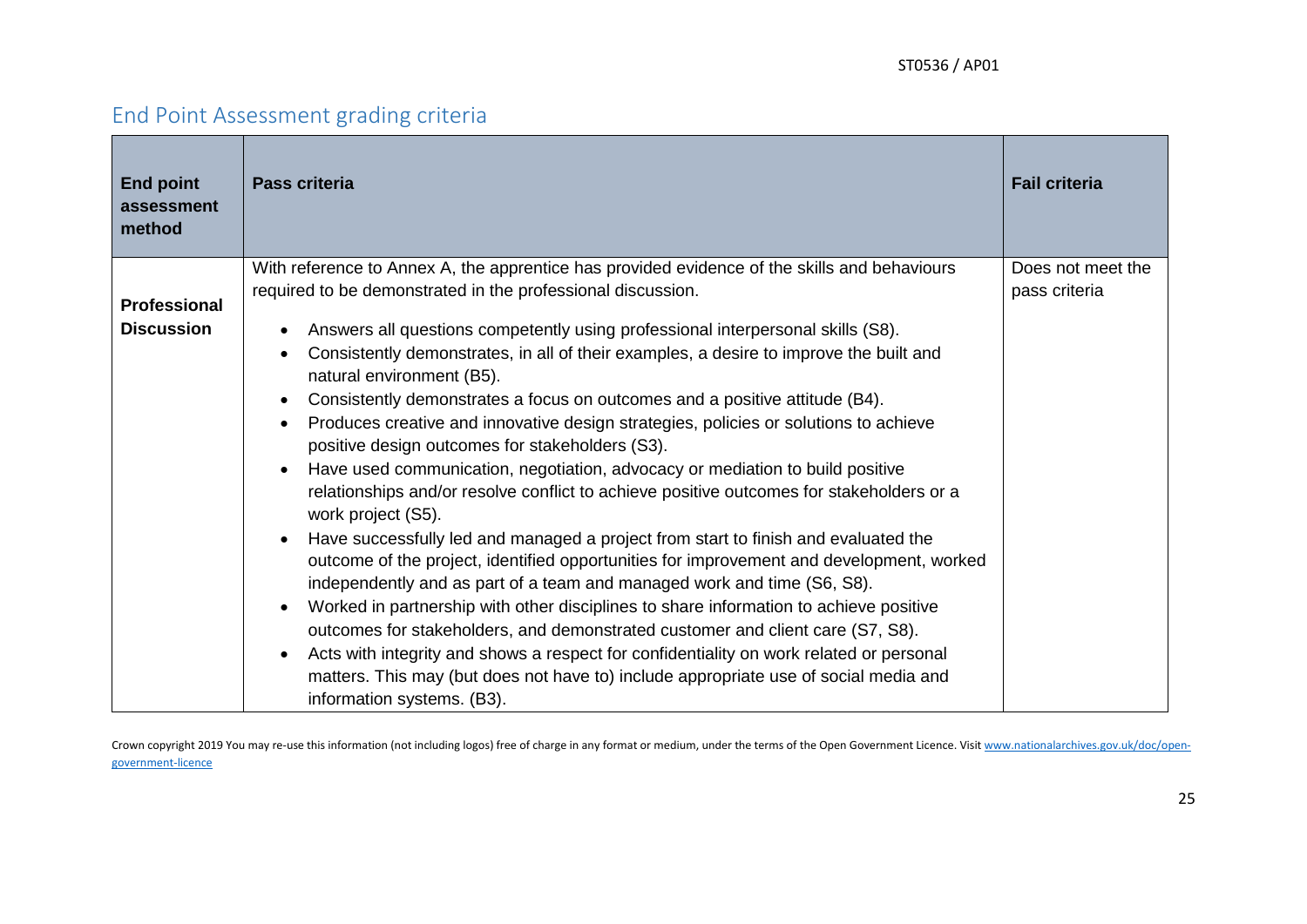|                                                                       | To pass the apprentice must demonstrate achievement of all these grading criteria.<br>$\bullet$                                                                                                                                                                                                                                                                                                                                                                                                                                                                                                                                                                                                                                                                                                                                                                                                                                                                                                                                                                                                                                                                                                                                                                                                                                                                 |                                    |
|-----------------------------------------------------------------------|-----------------------------------------------------------------------------------------------------------------------------------------------------------------------------------------------------------------------------------------------------------------------------------------------------------------------------------------------------------------------------------------------------------------------------------------------------------------------------------------------------------------------------------------------------------------------------------------------------------------------------------------------------------------------------------------------------------------------------------------------------------------------------------------------------------------------------------------------------------------------------------------------------------------------------------------------------------------------------------------------------------------------------------------------------------------------------------------------------------------------------------------------------------------------------------------------------------------------------------------------------------------------------------------------------------------------------------------------------------------|------------------------------------|
| <b>Assessment</b><br>0f<br>Professional<br><b>Competence</b><br>(APC) | With reference to Annex A provides evidence of knowledge, skills and behaviours required to be<br>demonstrated in the APC written assignment.<br><b>Practical planning experience</b><br>Demonstrates professional experience of planning policy and practice, preparation of plans<br>and/or plan implementation (K1, S1 and S2).<br>Professionalism and the RTPI Code of Conduct<br>Professionalism and adherence to the RTPI Code of Professional Conduct is evident<br>throughout the APC written assignment. Provides a specific example of how the RTPI<br>Code of Professional Conduct applies to their work. Shows a clear sense of professional<br>responsibility for their own actions and how their performance impacts on others (K8, S8<br>and $B1$ ).<br>The spatial planning context<br>Applying an understanding of the spatial planning context and how their spatial planning<br>work relates to the wider environment in which a Chartered Town Planner works including<br>broader spatial planning issues such as environmental, social, economic or design issues<br>and inclusive planning. Demonstrates the relationship between a site or area and the<br>surrounding areas, and how this relates to other local and strategic activities. Identifies the<br>stakeholders and who was affected by the decisions (K1, K4, K5, K6 and S1) | Does not meet the<br>pass criteria |
|                                                                       |                                                                                                                                                                                                                                                                                                                                                                                                                                                                                                                                                                                                                                                                                                                                                                                                                                                                                                                                                                                                                                                                                                                                                                                                                                                                                                                                                                 |                                    |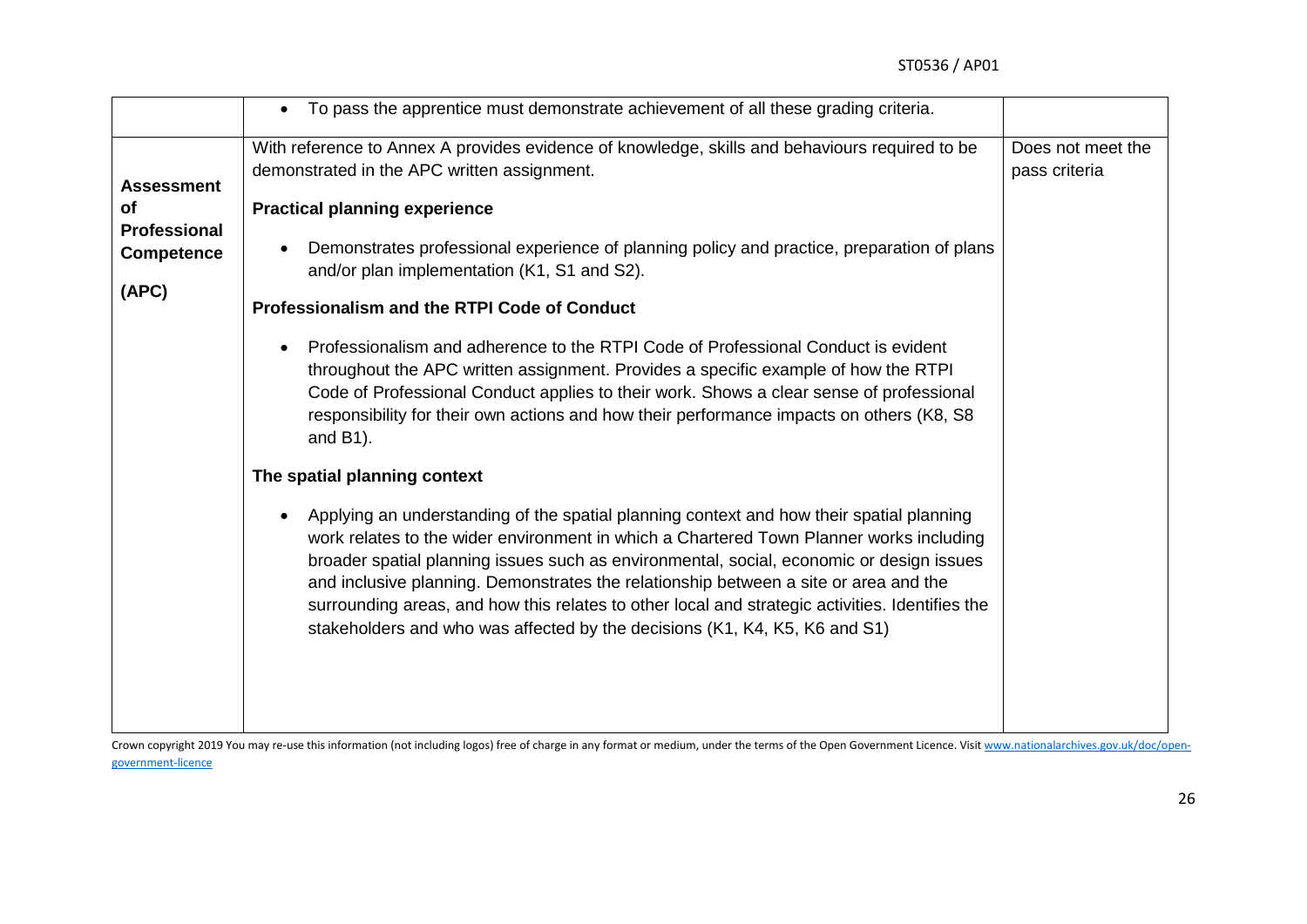| Identifying and analysing issues                                                                                                                                                                                                                                                                                                                      |
|-------------------------------------------------------------------------------------------------------------------------------------------------------------------------------------------------------------------------------------------------------------------------------------------------------------------------------------------------------|
| Uses their judgement to identify and analyse relevant issues in relation to the case<br>$\bullet$<br>study/ies. The process for defining the issue is explained and the apprentice's personal<br>contribution is clearly demonstrated. The apprentice explains the critical factors taken into<br>account and why they were relevant (S1, S4 and S6). |
| <b>Gathering appropriate information</b>                                                                                                                                                                                                                                                                                                              |
| Uses more than one information gathering strategy to gather information to provide a<br>$\bullet$<br>robust evidence base. Analyses and assesses the information gathered and explains the<br>impact on the case study/ies (S1, S4 and S6).                                                                                                           |
| Identifying and evaluating a course of action                                                                                                                                                                                                                                                                                                         |
| Identifies and evaluates more than one course of action for the case study/ies to reach an<br>$\bullet$<br>appropriate, evidence-based decision. Evaluates the alternatives considered and explains<br>why they chose a course of action and why the alternatives were rejected (S1, S2, S3, S4,<br>S5, S6 and S7).                                   |
| Initiating and implementing a course of action                                                                                                                                                                                                                                                                                                        |
| Initiates and takes responsibility to implement and deliver a course of action relating to<br>$\bullet$<br>planning. Reflects on the evidence base, determines appropriate solutions and ensured<br>achievement of critical paths (S2, S4, S6 and S8).                                                                                                |
| The legal framework                                                                                                                                                                                                                                                                                                                                   |
| Understands the legal framework within which Chartered Town Planners operate and the<br>$\bullet$<br>implications for their work (K1, K2 and S2).                                                                                                                                                                                                     |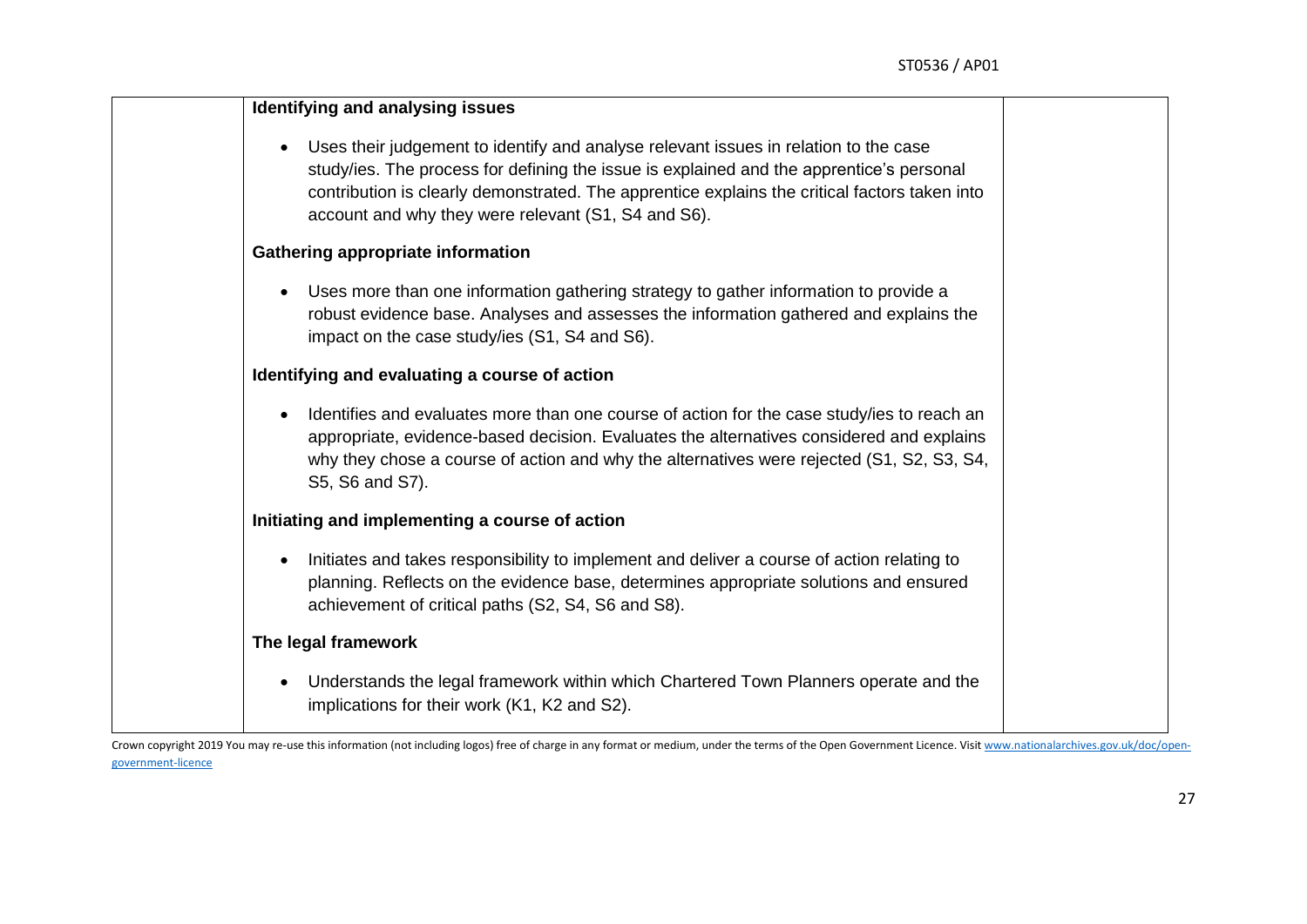|           | <b>Ethical challenges</b>                                                                    |
|-----------|----------------------------------------------------------------------------------------------|
|           |                                                                                              |
|           | Understands the nature of an ethical challenge and how to deal with it appropriately.        |
|           | Provides an example of an ethical challenge and how it was resolved (K8 and B3).             |
|           | The political framework                                                                      |
| $\bullet$ | Understands the political framework within which they operate and how this has impacted      |
|           | on their work. Works effectively within this political framework to achieve their case study |
|           | (K3 and S5).                                                                                 |
|           | The economic context                                                                         |
| $\bullet$ | Understands the economic and financial issues related to planning decisions and how          |
|           | these are balanced against other considerations such as sustainability. Identifies the       |
|           | economic and financial factors and context of the case study and how they were balanced      |
|           | for a successful outcome (K4, K7 and S2).                                                    |
|           | <b>Reflection and review</b>                                                                 |
| $\bullet$ | Demonstrates critical reflection on their case study/ies and the benefit of reviewing        |
|           | behaviours, actions and performance (S8, B4 and B5).                                         |
| $\bullet$ | Writes a Professional Development Plan with a SWOT and clear goals, objectives and           |
|           | SMART actions (S8 and B2).                                                                   |
|           | <b>General presentation</b>                                                                  |
|           | Documents are presented to a professional level and the apprentice communicates              |
|           | effectively. Structure is coherent and logical showing progression to the argument. There    |
|           | are few mistakes in presentation or citation                                                 |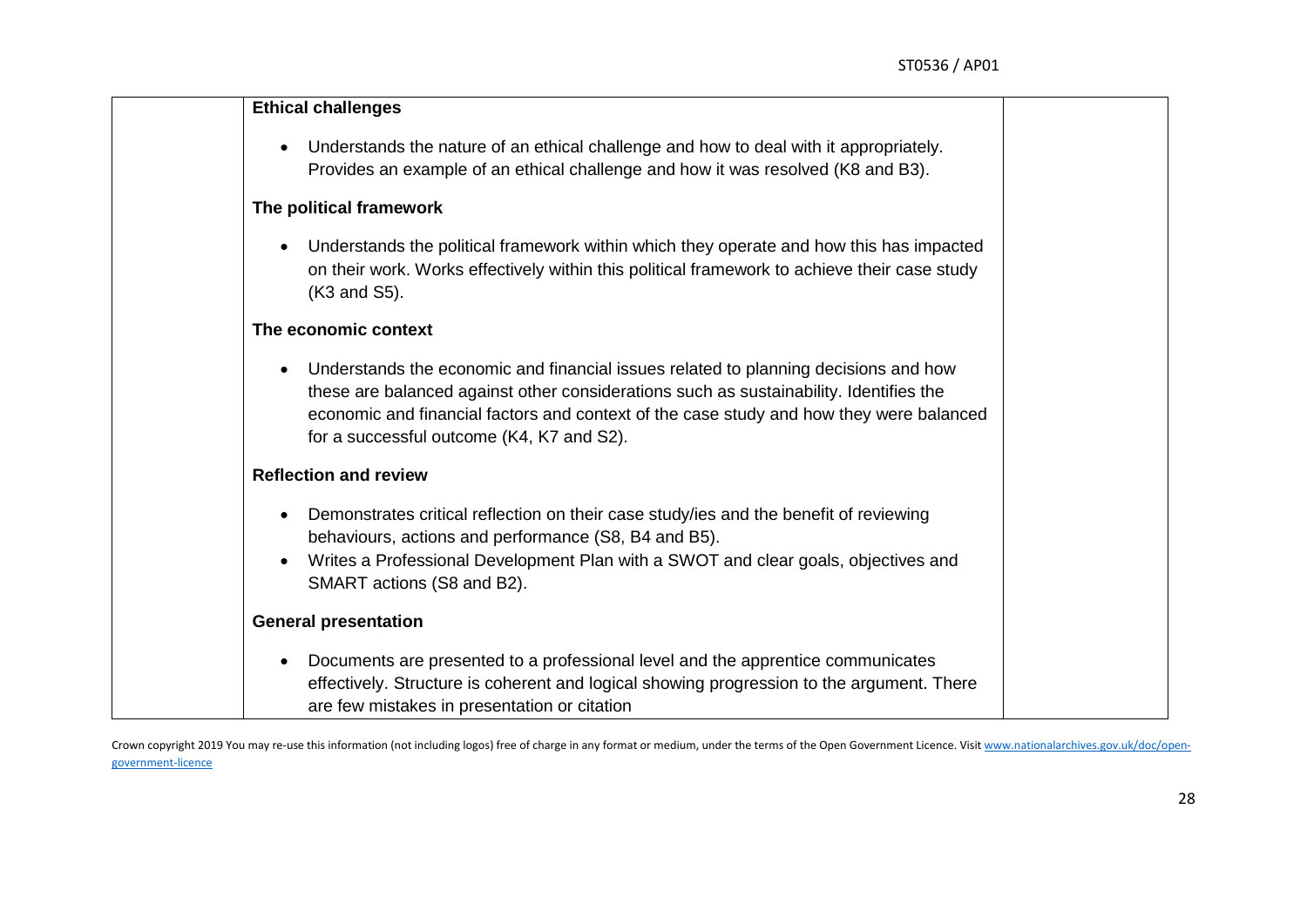| $\sqrt{2}$<br>ാറ' |  |
|-------------------|--|
|                   |  |

# ANNEX A – Knowledge, Skills and Behaviours to be assessed by each assessment method

| <b>Assessment method</b>                                           | Key                            |
|--------------------------------------------------------------------|--------------------------------|
| Method 1: Professional Discussion                                  | <b>Professional Discussion</b> |
| Method 2: Assessment of Professional Competence written assignment | <b>APC</b>                     |

<span id="page-29-0"></span>

| <b>Number</b>  | <b>Knowledge statements</b>                                                                                                                                                                                                                              | <b>Assessment method</b> |  |  |  |
|----------------|----------------------------------------------------------------------------------------------------------------------------------------------------------------------------------------------------------------------------------------------------------|--------------------------|--|--|--|
| <b>K1</b>      | Planning theory, policy and practice                                                                                                                                                                                                                     |                          |  |  |  |
|                | Spatial planning in different contexts and development scales as well as planning policy at<br>national, regional, local and neighbourhood levels.                                                                                                       | <b>APC</b>               |  |  |  |
|                | The plan led system and policy frameworks, local plans and neighbourhood plans. National policy<br>statements for major infrastructure and other published Government guidance and initiatives.                                                          | <b>APC</b>               |  |  |  |
| K <sub>2</sub> | <b>Planning and related law</b>                                                                                                                                                                                                                          |                          |  |  |  |
|                | The purpose of planning and the nature and operation of the statutory land use planning system in<br>$\bullet$<br>the UK and the administrative legal and regulatory framework within which it operates related to<br>the built and natural environment. | <b>APC</b>               |  |  |  |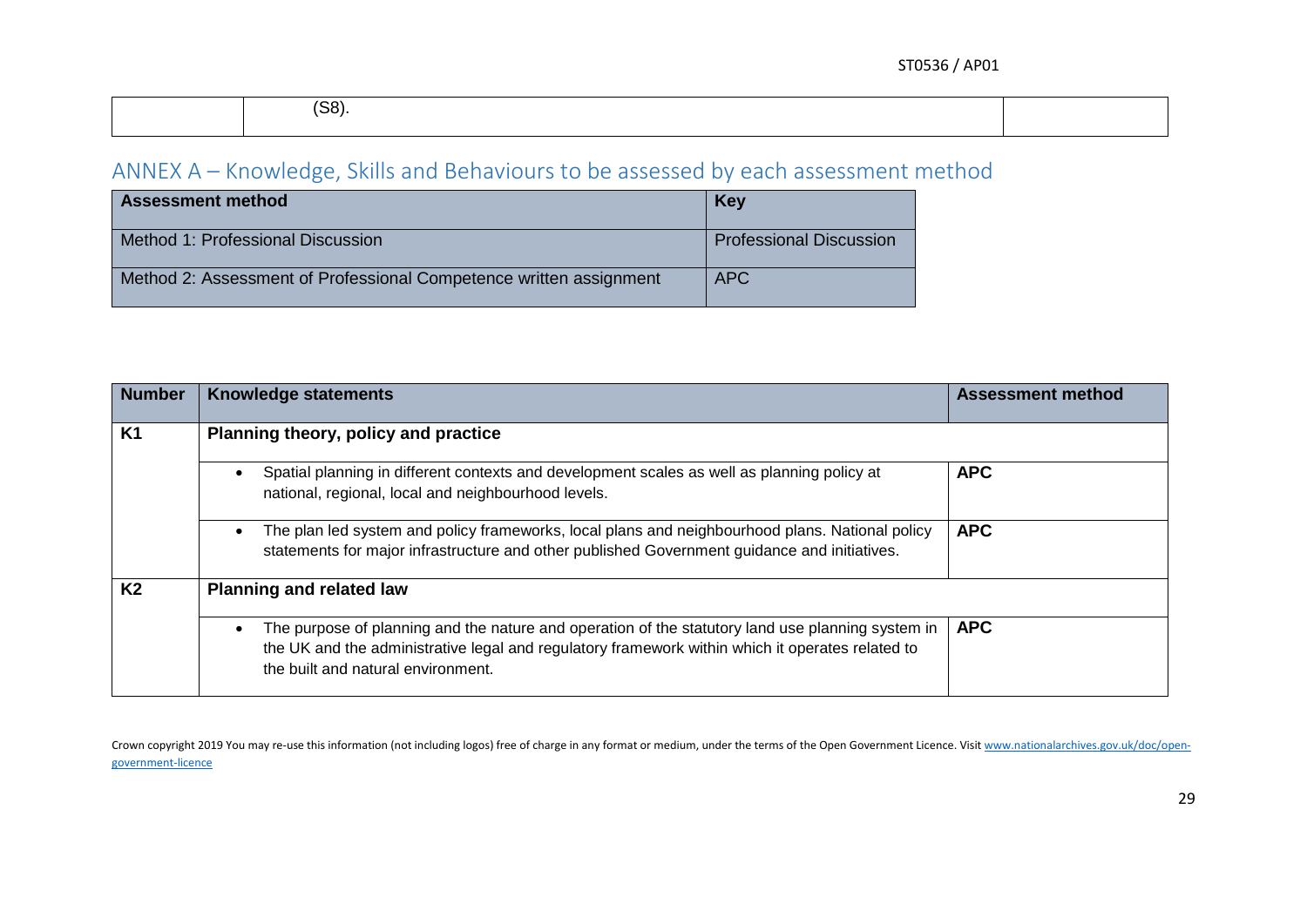|           | The role of planning law in development management and the mechanisms used including<br>$\bullet$<br>planning applications, permissions, permitted development, conditions, planning agreements,<br>enforcement and appeals. The regulatory requirements of plan making to ensure compliance with<br>the necessary processes.                                                   | <b>APC</b> |
|-----------|---------------------------------------------------------------------------------------------------------------------------------------------------------------------------------------------------------------------------------------------------------------------------------------------------------------------------------------------------------------------------------|------------|
| K3        | <b>Political framework</b>                                                                                                                                                                                                                                                                                                                                                      |            |
|           | The political nature of spatial planning and how planners work within democratic decision-making<br>structures including levels of democracy.                                                                                                                                                                                                                                   | <b>APC</b> |
|           | The role of councillors/politicians, consultees, town and community councils, members of the<br>$\bullet$<br>public, developers, voluntary and single interest groups. The various means of how interested<br>parties can be involved in the planning process including submitting representations and the<br>implications of challenging decisions and potential consequences. | <b>APC</b> |
| <b>K4</b> | Sustainability and resource management                                                                                                                                                                                                                                                                                                                                          |            |
|           | Sustainable development and how to balance the needs of communities, government and<br>business, and a range of social, economic and environmental objectives in line with environmental<br>legislation.                                                                                                                                                                        | <b>APC</b> |
|           | The contribution that planning can make to the built and natural environment and the implications<br>$\bullet$<br>of climate change. How spatial planning supports efficient management of resources and use of<br>land.                                                                                                                                                        | <b>APC</b> |
| <b>K5</b> | <b>Placemaking and design</b>                                                                                                                                                                                                                                                                                                                                                   |            |
|           | Spatial design and master planning. Principles and processes for creating high quality places and<br>$\bullet$<br>enhancing the public realm for the benefit of all in society.                                                                                                                                                                                                 | <b>APC</b> |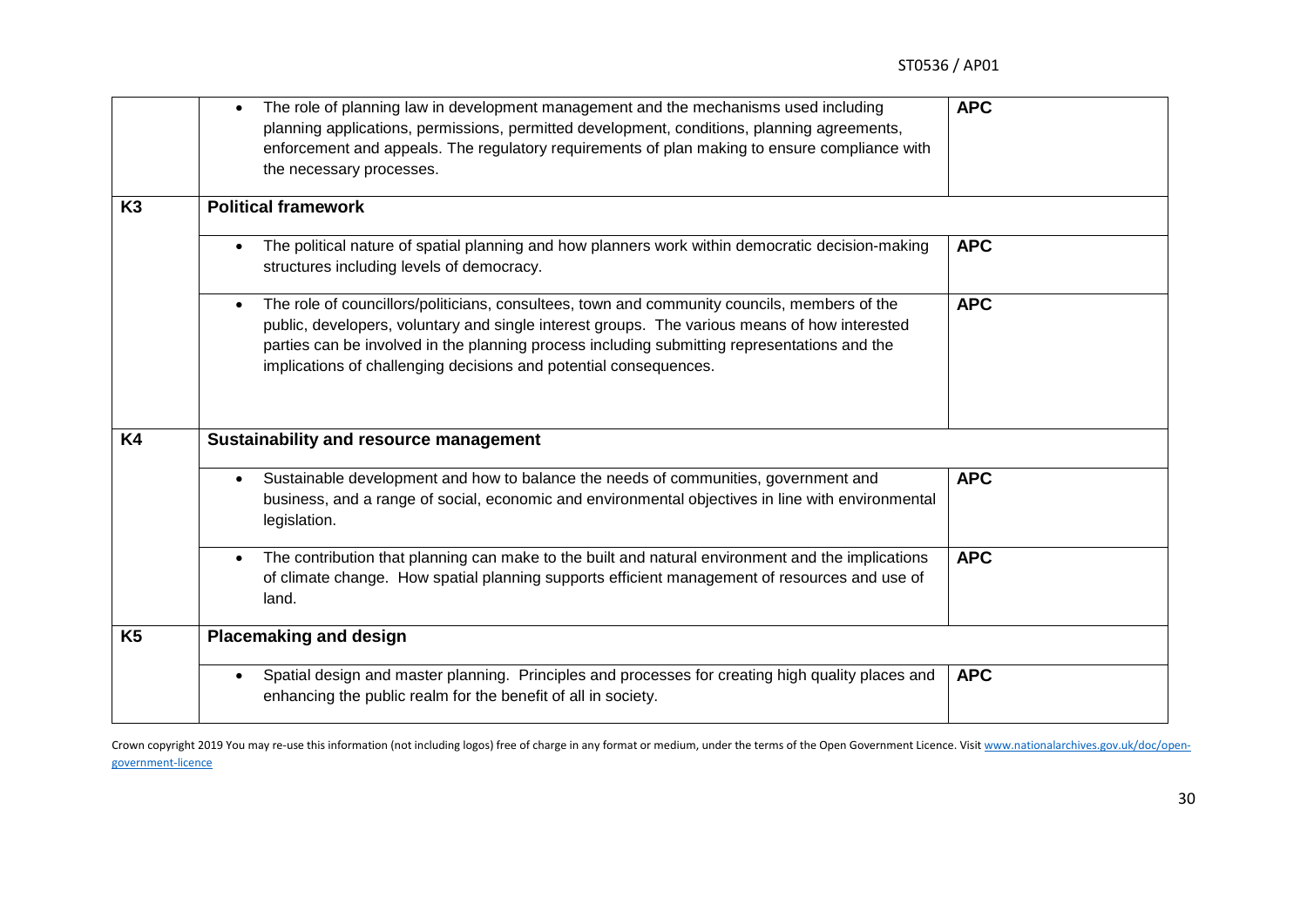|                | The link between placemaking and health and wellbeing. The relationship between development<br>$\bullet$<br>proposals and their physical, cultural and social context, impact on amenity and the wider<br>environment including transport and movement.                                                                                                                        | <b>APC</b> |  |
|----------------|--------------------------------------------------------------------------------------------------------------------------------------------------------------------------------------------------------------------------------------------------------------------------------------------------------------------------------------------------------------------------------|------------|--|
| K <sub>6</sub> | Stakeholder engagement and community involvement                                                                                                                                                                                                                                                                                                                               |            |  |
|                | Types of stakeholders including communities, consultees and statutory bodies. Importance of and<br>reasons for engagement, principles of engagement and how to plan for and achieve effective<br>engagement at each stage of the development process. Role of communication in planning and<br>importance of working in an interdisciplinary context. Equality of opportunity. | <b>APC</b> |  |
| K7             | <b>Economic framework</b>                                                                                                                                                                                                                                                                                                                                                      |            |  |
|                | The economics of land and property markets and of the development process. The rationale of<br>$\bullet$<br>government intervention through planning. The implications for generating added value for the<br>community.                                                                                                                                                        | <b>APC</b> |  |
|                | Development appraisal, viability and evaluation of the impact of planning decisions including<br>planning requirements, agreements and/or conditions.                                                                                                                                                                                                                          | <b>APC</b> |  |
| K <sub>8</sub> | Professional ethics and ethical framework                                                                                                                                                                                                                                                                                                                                      |            |  |
|                | The characteristics of a professional planner and importance of upholding the highest standards of<br>$\bullet$<br>ethical behaviour and commitment to maintaining and developing professional competence. The<br>required standards of practice and ethics for Chartered Town Planners and the core ethical<br>principles.                                                    | <b>APC</b> |  |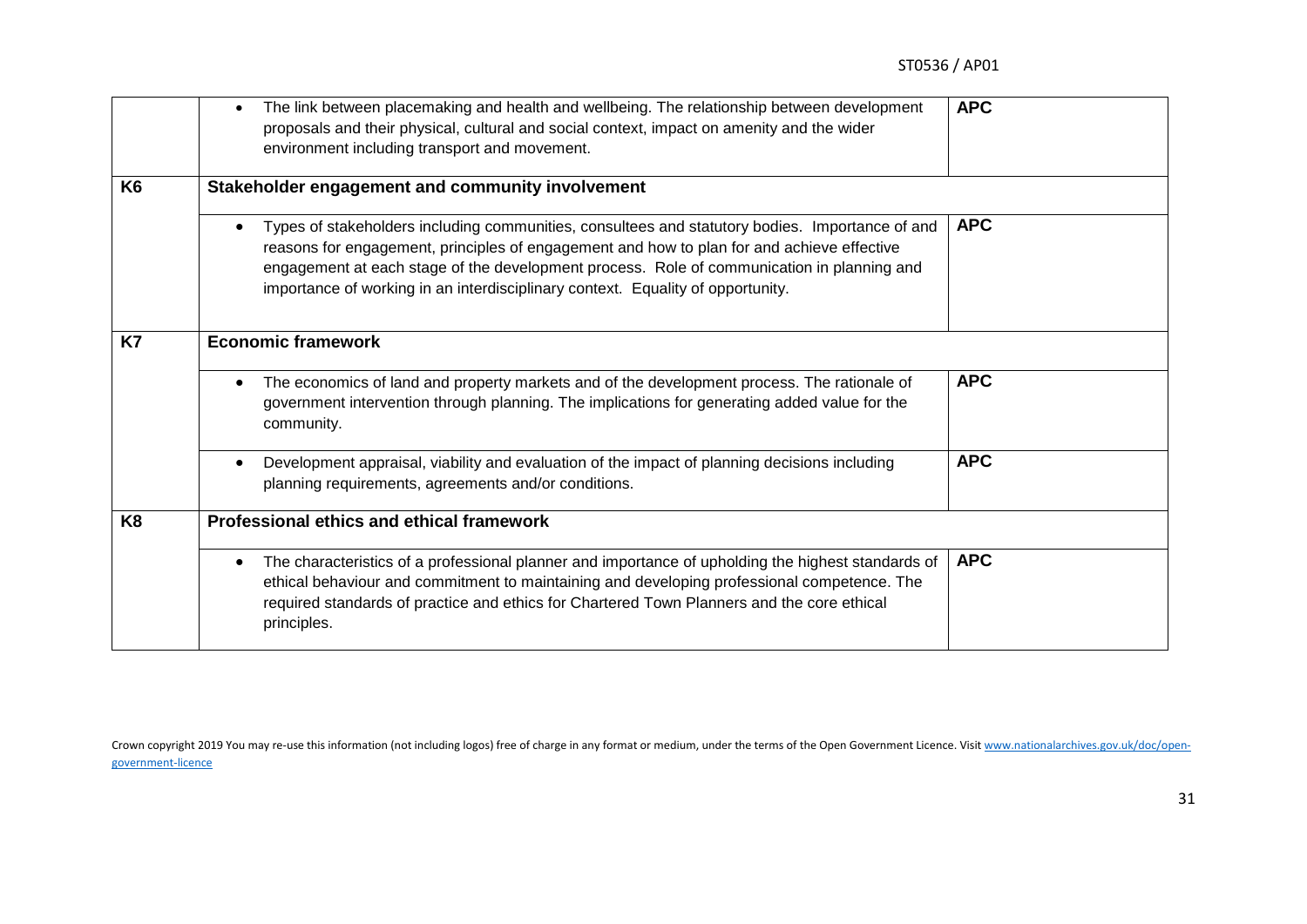| <b>Number</b>  | <b>Skills statements</b>                                                                                                                                                                                                 | <b>Assessment method</b>       |  |
|----------------|--------------------------------------------------------------------------------------------------------------------------------------------------------------------------------------------------------------------------|--------------------------------|--|
| S <sub>1</sub> | Preparation of plans, policies and related documents                                                                                                                                                                     |                                |  |
|                | Undertake research and analysis of information for planning policy formulation and to prepare<br>material for policy, guidelines and advice.                                                                             | <b>APC</b>                     |  |
| <b>S2</b>      | <b>Plan implementation</b>                                                                                                                                                                                               |                                |  |
|                | Implement policies and procedures set out in plans, legislation and related documents.                                                                                                                                   | <b>APC</b>                     |  |
|                | Site appraisal, feasibility studies and other forms of study preparatory to the submission of a<br>planning application. Planning enforcement, appeals and inquiries                                                     | <b>APC</b>                     |  |
| S <sub>3</sub> | <b>Creative vision and design</b>                                                                                                                                                                                        |                                |  |
|                | Produce creative and innovative design strategies, policies and solutions.<br>$\bullet$                                                                                                                                  | <b>Professional Discussion</b> |  |
| S <sub>4</sub> | <b>Critical analysis and decision making</b>                                                                                                                                                                             |                                |  |
|                | Collect data using appropriate systems and software, undertake investigations and research to<br>$\bullet$<br>inform quantitative and qualitative analysis and appraisal.                                                | <b>APC</b>                     |  |
|                | Weigh evidence and evaluate alternative planning solutions. Make clear, integrated responses<br>$\bullet$<br>and evidence-based decisions. Demonstrate sound judgement and the ability to balance varying<br>objectives. | <b>APC</b>                     |  |
| <b>S5</b>      | Stakeholder management and leadership                                                                                                                                                                                    |                                |  |
|                | Engage with and manage stakeholders and customers and build positive, relationships.                                                                                                                                     | <b>APC</b>                     |  |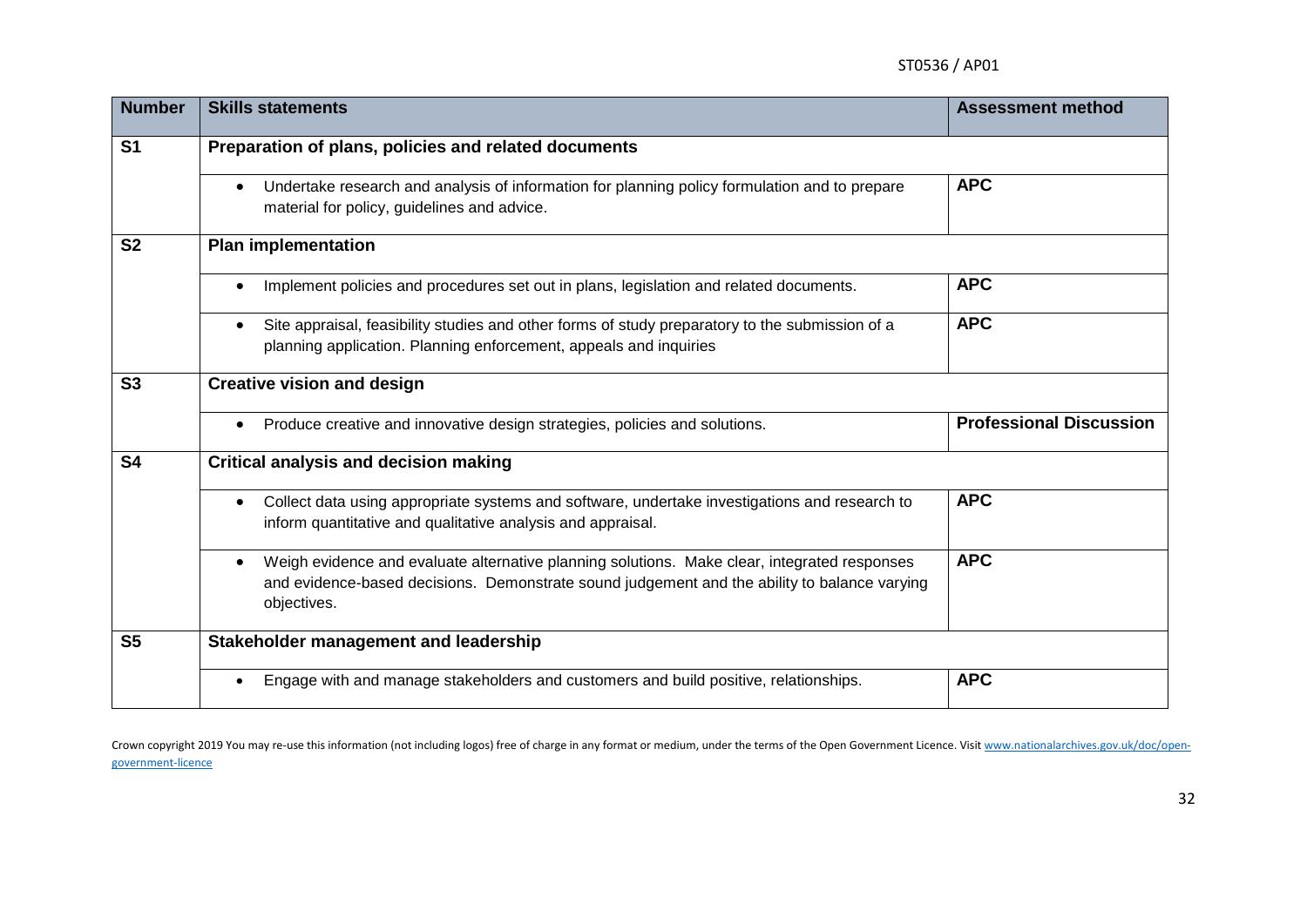|                | Communicate, negotiate, advocate and mediate effectively and respond appropriately to resolve<br>conflict.                                                                                                         | <b>Professional Discussion</b> |  |
|----------------|--------------------------------------------------------------------------------------------------------------------------------------------------------------------------------------------------------------------|--------------------------------|--|
| S <sub>6</sub> | <b>Project management</b>                                                                                                                                                                                          |                                |  |
|                | Define clear aims and objectives for projects.<br>$\bullet$                                                                                                                                                        | <b>APC</b>                     |  |
|                | Use appropriate information technology. Lead and manage a process from start to finish, deliver<br>projects to time and to budget and evaluate the outcome identifying actions for improvement and<br>development. | <b>Professional Discussion</b> |  |
| <b>S7</b>      | <b>Collaborative and multidisciplinary working</b>                                                                                                                                                                 |                                |  |
|                | Work in partnership.                                                                                                                                                                                               | <b>APC</b>                     |  |
|                | Network, create and maintain an environment where information is shared.                                                                                                                                           | <b>Professional Discussion</b> |  |
| S <sub>8</sub> | <b>Interpersonal skills</b>                                                                                                                                                                                        |                                |  |
|                | Communicate clearly in writing.<br>$\bullet$                                                                                                                                                                       | <b>APC</b>                     |  |
|                | Communicate clearly verbally. Negotiate and mediate.<br>$\bullet$                                                                                                                                                  | <b>Professional Discussion</b> |  |
|                | Work independently and as part of a team and lead others. Manage work and time. Customer<br>and client care.                                                                                                       | <b>Professional Discussion</b> |  |

| <b>Number</b> | <b>Behaviour statements</b>                                         | <b>Assessment method</b> |
|---------------|---------------------------------------------------------------------|--------------------------|
| <b>B1</b>     | The five core principles of the RTPI's Code of Professional Conduct | <b>APC</b>               |